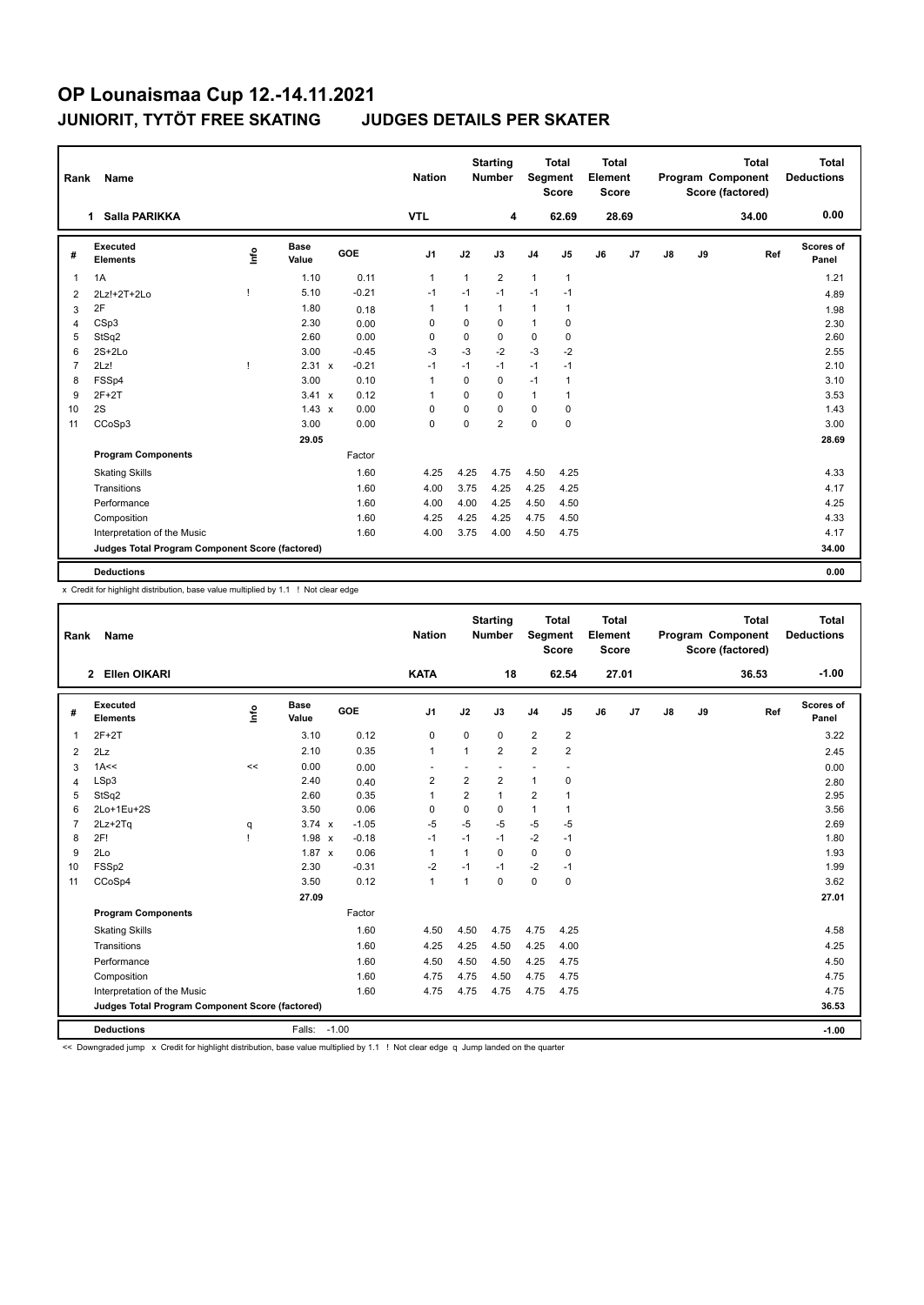| Rank           | Name                                            |         |                      |            | <b>Nation</b>  |              | <b>Starting</b><br><b>Number</b> | Segment        | Total<br><b>Score</b> | <b>Total</b><br>Element<br><b>Score</b> |                |               |    | <b>Total</b><br>Program Component<br>Score (factored) | <b>Total</b><br><b>Deductions</b> |
|----------------|-------------------------------------------------|---------|----------------------|------------|----------------|--------------|----------------------------------|----------------|-----------------------|-----------------------------------------|----------------|---------------|----|-------------------------------------------------------|-----------------------------------|
|                | <b>Annika MOILANEN</b><br>3                     |         |                      |            | <b>HTA</b>     |              | 17                               |                | 62.41                 |                                         | 28.80          |               |    | 33.61                                                 | 0.00                              |
| #              | Executed<br><b>Elements</b>                     | ١nf٥    | <b>Base</b><br>Value | <b>GOE</b> | J <sub>1</sub> | J2           | J3                               | J <sub>4</sub> | J5                    | J6                                      | J <sub>7</sub> | $\mathsf{J}8$ | J9 | Ref                                                   | Scores of<br>Panel                |
| 1              | 1A                                              |         | 1.10                 | 0.11       | $\mathbf{1}$   | $\mathbf{1}$ | $\mathbf{1}$                     | $\overline{2}$ | $\mathbf{1}$          |                                         |                |               |    |                                                       | 1.21                              |
| 2              | 3S<                                             | $\prec$ | 3.44                 | $-1.03$    | $-3$           | $-3$         | $-3$                             | $-3$           | $-3$                  |                                         |                |               |    |                                                       | 2.41                              |
| 3              | CSp3                                            |         | 2.30                 | 0.08       | $\overline{1}$ | 0            | $-1$                             | $\overline{2}$ | 0                     |                                         |                |               |    |                                                       | 2.38                              |
| 4              | 2F+1Eu+2S                                       |         | 3.60                 | $-0.06$    | 0              | $-1$         | 0                                | $-2$           | 0                     |                                         |                |               |    |                                                       | 3.54                              |
| 5              | $2Lzq+2T$                                       | q       | 3.40                 | $-0.56$    | $-3$           | $-3$         | $-3$                             | $-2$           | $-2$                  |                                         |                |               |    |                                                       | 2.84                              |
| 6              | 2Lo                                             |         | $1.87 \times$        | $-0.34$    | $-2$           | $-2$         | $-2$                             | $-2$           | $-1$                  |                                         |                |               |    |                                                       | 1.53                              |
| $\overline{7}$ | 2F                                              |         | 1.98 x               | 0.12       | 0              | 1            | $\Omega$                         | $\mathbf{1}$   | 1                     |                                         |                |               |    |                                                       | 2.10                              |
| 8              | $2Lz+2T$                                        |         | $3.74 \times$        | 0.00       | 0              | $\Omega$     | $\Omega$                         | $\mathbf{1}$   | 0                     |                                         |                |               |    |                                                       | 3.74                              |
| 9              | CCoSp4                                          |         | 3.50                 | 0.35       | 1              | 0            | $\mathbf{1}$                     | 2              | 1                     |                                         |                |               |    |                                                       | 3.85                              |
| 10             | StSq2                                           |         | 2.60                 | 0.00       | 0              | $\Omega$     | $\Omega$                         | $\mathbf 0$    | 1                     |                                         |                |               |    |                                                       | 2.60                              |
| 11             | FSSp3                                           |         | 2.60                 | 0.00       | $\mathbf 0$    | 1            | $\Omega$                         | $\mathbf 0$    | $\mathbf 0$           |                                         |                |               |    |                                                       | 2.60                              |
|                |                                                 |         | 30.13                |            |                |              |                                  |                |                       |                                         |                |               |    |                                                       | 28.80                             |
|                | <b>Program Components</b>                       |         |                      | Factor     |                |              |                                  |                |                       |                                         |                |               |    |                                                       |                                   |
|                | <b>Skating Skills</b>                           |         |                      | 1.60       | 4.25           | 4.25         | 3.75                             | 4.00           | 4.25                  |                                         |                |               |    |                                                       | 4.17                              |
|                | Transitions                                     |         |                      | 1.60       | 4.00           | 4.00         | 4.25                             | 4.25           | 4.50                  |                                         |                |               |    |                                                       | 4.17                              |
|                | Performance                                     |         |                      | 1.60       | 4.50           | 4.00         | 3.75                             | 4.00           | 4.00                  |                                         |                |               |    |                                                       | 4.00                              |
|                | Composition                                     |         |                      | 1.60       | 4.50           | 4.50         | 4.00                             | 4.25           | 4.50                  |                                         |                |               |    |                                                       | 4.42                              |
|                | Interpretation of the Music                     |         |                      | 1.60       | 4.50           | 4.25         | 3.75                             | 4.25           | 4.25                  |                                         |                |               |    |                                                       | 4.25                              |
|                | Judges Total Program Component Score (factored) |         |                      |            |                |              |                                  |                |                       |                                         |                |               |    |                                                       | 33.61                             |
|                | <b>Deductions</b>                               |         |                      |            |                |              |                                  |                |                       |                                         |                |               |    |                                                       | 0.00                              |

< Under-rotated jump x Credit for highlight distribution, base value multiplied by 1.1 q Jump landed on the quarter

| Rank           | <b>Name</b>                                     |         |                      |            | <b>Nation</b>  |             | <b>Starting</b><br><b>Number</b> | <b>Segment</b> | <b>Total</b><br><b>Score</b> | <b>Total</b><br>Element<br><b>Score</b> |                |    |    | <b>Total</b><br>Program Component<br>Score (factored) | Total<br><b>Deductions</b> |
|----------------|-------------------------------------------------|---------|----------------------|------------|----------------|-------------|----------------------------------|----------------|------------------------------|-----------------------------------------|----------------|----|----|-------------------------------------------------------|----------------------------|
|                | Linnea FREDRIKSSON<br>4                         |         |                      |            | <b>TTK</b>     |             | 8                                |                | 61.58                        |                                         | 27.52          |    |    | 35.06                                                 | $-1.00$                    |
| #              | Executed<br><b>Elements</b>                     | lnfo    | <b>Base</b><br>Value | <b>GOE</b> | J1             | J2          | J3                               | J <sub>4</sub> | J5                           | J6                                      | J <sub>7</sub> | J8 | J9 | Ref                                                   | <b>Scores of</b><br>Panel  |
| $\overline{1}$ | 2A<                                             | $\prec$ | 2.64                 | $-0.53$    | $-2$           | $-2$        | $-3$                             | $-2$           | $-2$                         |                                         |                |    |    |                                                       | 2.11                       |
| 2              | 3Lo<<                                           | <<      | 1.70                 | $-0.68$    | $-4$           | $-4$        | -4                               | $-4$           | $-4$                         |                                         |                |    |    |                                                       | 1.02                       |
| 3              | 3S<<                                            | <<      | 1.30                 | $-0.65$    | $-5$           | $-5$        | $-5$                             | $-5$           | $-5$                         |                                         |                |    |    |                                                       | 0.65                       |
| 4              | 2Aq                                             | q       | 3.30                 | $-0.66$    | $-2$           | $-2$        | $-2$                             | $-1$           | $-2$                         |                                         |                |    |    |                                                       | 2.64                       |
| 5              | FSSp4                                           |         | 3.00                 | 0.00       | $\mathbf 0$    | 0           | $\Omega$                         | $\pmb{0}$      | $\pmb{0}$                    |                                         |                |    |    |                                                       | 3.00                       |
| 6              | 2F+2Tq+2Lo<                                     | $\prec$ | 4.91 x               | $-0.90$    | $-5$           | $-5$        | -4                               | $-5$           | $-5$                         |                                         |                |    |    |                                                       | 4.01                       |
| $\overline{7}$ | CCoSp3                                          |         | 3.00                 | 0.00       | $\mathbf 0$    | $\Omega$    | 0                                | $-2$           | $\pmb{0}$                    |                                         |                |    |    |                                                       | 3.00                       |
| 8              | StSq2                                           |         | 2.60                 | 0.17       | $\overline{1}$ | $\Omega$    | $\Omega$                         | $\mathbf{1}$   | $\mathbf{1}$                 |                                         |                |    |    |                                                       | 2.77                       |
| 9              | $2F+2T$                                         |         | $3.41 \times$        | 0.12       | $\mathbf 1$    | 1           | $\Omega$                         | $\Omega$       | $\mathbf{1}$                 |                                         |                |    |    |                                                       | 3.53                       |
| 10             | 2Lze+2Log                                       | q       | $3.72 \times$        | $-0.79$    | $-5$           | $-5$        | $-4$                             | $-5$           | $-3$                         |                                         |                |    |    |                                                       | 2.93                       |
| 11             | CS <sub>p2</sub>                                |         | 1.80                 | 0.06       | $\mathbf 0$    | $\mathbf 0$ | 1                                | $\overline{2}$ | $\mathbf 0$                  |                                         |                |    |    |                                                       | 1.86                       |
|                |                                                 |         | 31.38                |            |                |             |                                  |                |                              |                                         |                |    |    |                                                       | 27.52                      |
|                | <b>Program Components</b>                       |         |                      | Factor     |                |             |                                  |                |                              |                                         |                |    |    |                                                       |                            |
|                | <b>Skating Skills</b>                           |         |                      | 1.60       | 4.50           | 4.25        | 4.50                             | 4.50           | 4.50                         |                                         |                |    |    |                                                       | 4.50                       |
|                | Transitions                                     |         |                      | 1.60       | 4.25           | 4.00        | 4.25                             | 4.25           | 4.25                         |                                         |                |    |    |                                                       | 4.25                       |
|                | Performance                                     |         |                      | 1.60       | 4.00           | 4.00        | 4.25                             | 4.00           | 4.75                         |                                         |                |    |    |                                                       | 4.08                       |
|                | Composition                                     |         |                      | 1.60       | 4.50           | 4.50        | 4.25                             | 4.75           | 4.75                         |                                         |                |    |    |                                                       | 4.58                       |
|                | Interpretation of the Music                     |         |                      | 1.60       | 4.50           | 4.00        | 4.50                             | 4.75           | 4.50                         |                                         |                |    |    |                                                       | 4.50                       |
|                | Judges Total Program Component Score (factored) |         |                      |            |                |             |                                  |                |                              |                                         |                |    |    |                                                       | 35.06                      |
|                | <b>Deductions</b>                               |         | Falls:               | $-1.00$    |                |             |                                  |                |                              |                                         |                |    |    |                                                       | $-1.00$                    |

< Under-rotated jump << Downgraded jump x Credit for highlight distribution, base value multiplied by 1.1 e Wrong edge q Jump landed on the quarter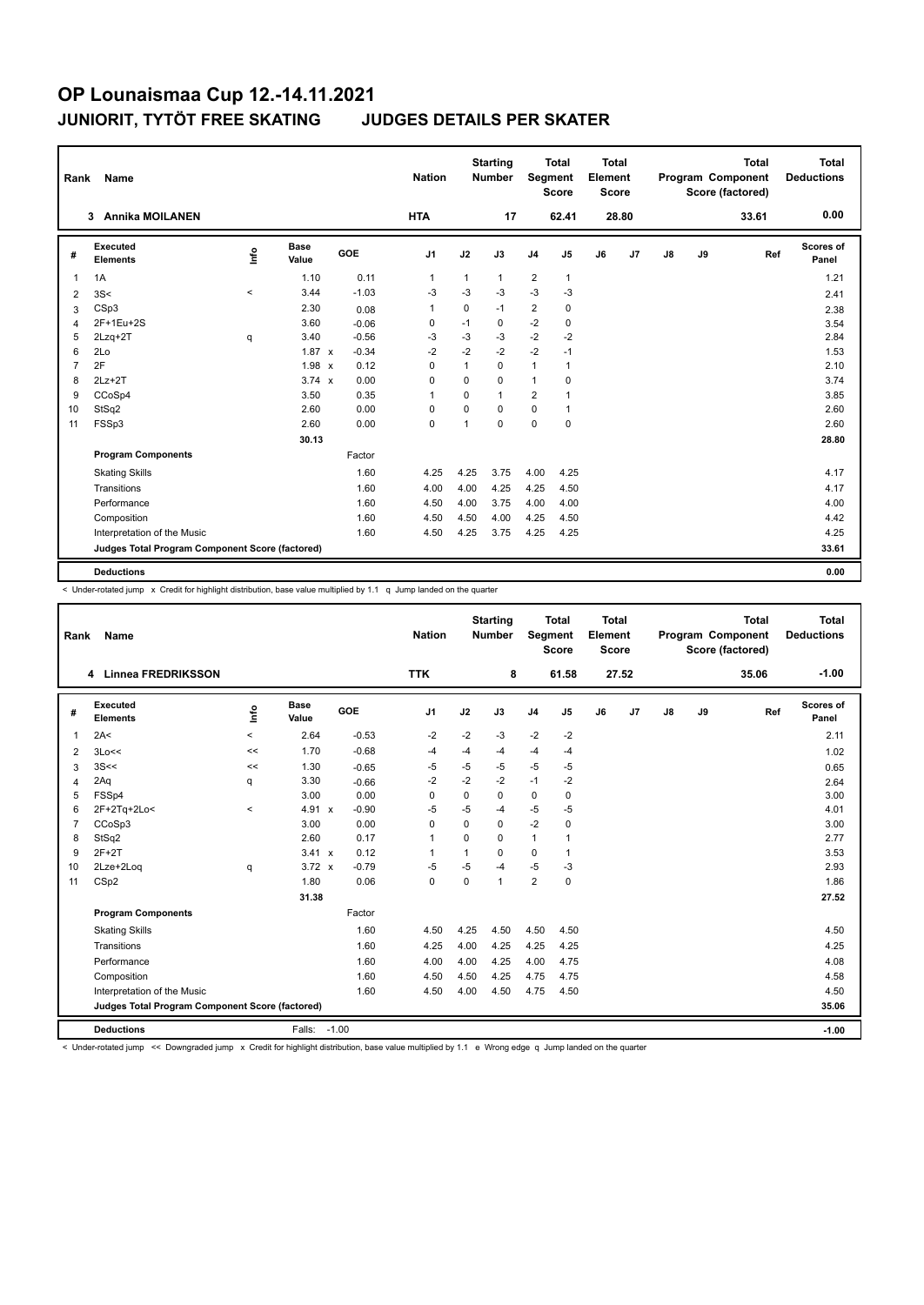| Rank           | <b>Name</b>                                     |      |                      |         | <b>Nation</b>  |                | <b>Starting</b><br>Number | Segment        | <b>Total</b><br><b>Score</b> | <b>Total</b><br>Element<br><b>Score</b> |       |    |    | <b>Total</b><br>Program Component<br>Score (factored) | Total<br><b>Deductions</b> |
|----------------|-------------------------------------------------|------|----------------------|---------|----------------|----------------|---------------------------|----------------|------------------------------|-----------------------------------------|-------|----|----|-------------------------------------------------------|----------------------------|
|                | Kerttu KUOPPAMÄKI<br>5.                         |      |                      |         | <b>HTA</b>     |                | 22                        |                | 60.63                        |                                         | 25.83 |    |    | 34.80                                                 | 0.00                       |
| #              | Executed<br><b>Elements</b>                     | lnfo | <b>Base</b><br>Value | GOE     | J <sub>1</sub> | J2             | J3                        | J <sub>4</sub> | J <sub>5</sub>               | J6                                      | J7    | J8 | J9 | Ref                                                   | <b>Scores of</b><br>Panel  |
| $\mathbf{1}$   | 1A                                              |      | 1.10                 | 0.11    | $\mathbf{1}$   | $\mathbf{1}$   | $\overline{2}$            | $\mathbf{1}$   | $\mathbf{1}$                 |                                         |       |    |    |                                                       | 1.21                       |
| 2              | 2F+1Eu+2S                                       |      | 3.60                 | 0.18    | $\Omega$       | $\Omega$       | 1                         | $\overline{2}$ | $\overline{2}$               |                                         |       |    |    |                                                       | 3.78                       |
| 3              | $2Lz+2T$                                        |      | 3.40                 | 0.00    | 0              | 0              | 0                         | 0              | 1                            |                                         |       |    |    |                                                       | 3.40                       |
| 4              | 2Lo                                             |      | 1.70                 | 0.17    | $\mathbf{1}$   | $\mathbf{1}$   | $\Omega$                  | $\overline{2}$ | $\mathbf{1}$                 |                                         |       |    |    |                                                       | 1.87                       |
| 5              | FCCoSp3V                                        |      | 2.25                 | $-0.23$ | -1             | $-1$           | $-2$                      | $-1$           | $-1$                         |                                         |       |    |    |                                                       | 2.02                       |
| 6              | StSq2                                           |      | 2.60                 | 0.00    | 0              | 0              | $\mathbf{1}$              | $-1$           | 0                            |                                         |       |    |    |                                                       | 2.60                       |
| $\overline{7}$ | 2S                                              |      | $1.43 \times$        | 0.00    | 0              | 0              | 1                         | 0              | 0                            |                                         |       |    |    |                                                       | 1.43                       |
| 8              | SSp4                                            |      | 2.50                 | 0.33    | $\overline{2}$ | $\overline{2}$ | $\mathbf{1}$              | $\Omega$       | 1                            |                                         |       |    |    |                                                       | 2.83                       |
| 9              | 2F                                              |      | 1.98 x               | 0.00    | $\Omega$       | $\Omega$       | $\Omega$                  | $\mathbf{1}$   | 0                            |                                         |       |    |    |                                                       | 1.98                       |
| 10             | 2Lz                                             |      | 2.31 x               | 0.00    | 0              | 0              | 0                         | $-2$           | 0                            |                                         |       |    |    |                                                       | 2.31                       |
| 11             | CCoSp3V                                         |      | 2.25                 | 0.15    | $\mathbf{1}$   | $\mathbf{1}$   | $\overline{2}$            | $\mathbf 0$    | $\mathbf 0$                  |                                         |       |    |    |                                                       | 2.40                       |
|                |                                                 |      | 25.12                |         |                |                |                           |                |                              |                                         |       |    |    |                                                       | 25.83                      |
|                | <b>Program Components</b>                       |      |                      | Factor  |                |                |                           |                |                              |                                         |       |    |    |                                                       |                            |
|                | <b>Skating Skills</b>                           |      |                      | 1.60    | 4.25           | 4.25           | 4.50                      | 4.00           | 4.25                         |                                         |       |    |    |                                                       | 4.25                       |
|                | Transitions                                     |      |                      | 1.60    | 4.00           | 4.25           | 4.50                      | 4.00           | 4.25                         |                                         |       |    |    |                                                       | 4.17                       |
|                | Performance                                     |      |                      | 1.60    | 4.25           | 4.25           | 4.75                      | 4.00           | 4.50                         |                                         |       |    |    |                                                       | 4.33                       |
|                | Composition                                     |      |                      | 1.60    | 4.50           | 4.50           | 4.25                      | 4.50           | 4.75                         |                                         |       |    |    |                                                       | 4.50                       |
|                | Interpretation of the Music                     |      |                      | 1.60    | 4.50           | 4.50           | 4.50                      | 4.25           | 4.75                         |                                         |       |    |    |                                                       | 4.50                       |
|                | Judges Total Program Component Score (factored) |      |                      |         |                |                |                           |                |                              |                                         |       |    |    |                                                       | 34.80                      |
|                | <b>Deductions</b>                               |      |                      |         |                |                |                           |                |                              |                                         |       |    |    |                                                       | 0.00                       |

x Credit for highlight distribution, base value multiplied by 1.1

| Rank | Name                                            |       |                      |         | <b>Nation</b>  |             | <b>Starting</b><br><b>Number</b> | Segment        | <b>Total</b><br><b>Score</b> | <b>Total</b><br>Element<br><b>Score</b> |       |               |    | <b>Total</b><br>Program Component<br>Score (factored) | <b>Total</b><br><b>Deductions</b> |
|------|-------------------------------------------------|-------|----------------------|---------|----------------|-------------|----------------------------------|----------------|------------------------------|-----------------------------------------|-------|---------------|----|-------------------------------------------------------|-----------------------------------|
|      | 6 Sonja GRÖNHOLM                                |       |                      |         | <b>TTK</b>     |             | 5                                |                | 59.20                        |                                         | 25.06 |               |    | 34.14                                                 | 0.00                              |
| #    | Executed<br><b>Elements</b>                     | Linfo | <b>Base</b><br>Value | GOE     | J <sub>1</sub> | J2          | J3                               | J <sub>4</sub> | J5                           | J6                                      | J7    | $\mathsf{J}8$ | J9 | Ref                                                   | Scores of<br>Panel                |
| 1    | $2Lz+2T$                                        |       | 3.40                 | 0.00    | 0              | $\mathbf 0$ | $\mathbf 0$                      | 0              | $\pmb{0}$                    |                                         |       |               |    |                                                       | 3.40                              |
| 2    | 1A                                              |       | 1.10                 | 0.11    | $\mathbf{1}$   | 0           | $\overline{1}$                   | 1              | $\mathbf{1}$                 |                                         |       |               |    |                                                       | 1.21                              |
| 3    | 2F                                              |       | 1.80                 | $-0.06$ | 0              | $-1$        | 0                                | $-1$           | 0                            |                                         |       |               |    |                                                       | 1.74                              |
| 4    | 2Lo                                             |       | 1.70                 | 0.00    | 0              | $\mathbf 0$ | 0                                | 2              | $\mathbf 0$                  |                                         |       |               |    |                                                       | 1.70                              |
| 5    | FCSp2                                           |       | 2.30                 | $-0.15$ | $-1$           | $-1$        | 0                                | $-1$           | 0                            |                                         |       |               |    |                                                       | 2.15                              |
| 6    | 2S+1Eu+2S                                       |       | 3.10                 | 0.00    | 0              | $-1$        | 0                                | 1              | $\mathbf 0$                  |                                         |       |               |    |                                                       | 3.10                              |
| 7    | 2F                                              |       | 1.98 x               | $-0.72$ | $-4$           | $-4$        | $-2$                             | $-4$           | $-4$                         |                                         |       |               |    |                                                       | 1.26                              |
| 8    | CSSp4                                           |       | 3.00                 | 0.00    | 0              | $\mathbf 0$ | 0                                | 1              | 0                            |                                         |       |               |    |                                                       | 3.00                              |
| 9    | StSq2                                           |       | 2.60                 | 0.00    | 0              | $\mathbf 0$ | 0                                | 0              | $\mathbf 0$                  |                                         |       |               |    |                                                       | 2.60                              |
| 10   | 2Lz                                             | $\,<$ | $1.85 \times$        | $-0.45$ | $-3$           | $-2$        | $-3$                             | $-3$           | $-2$                         |                                         |       |               |    |                                                       | 1.40                              |
| 11   | CCoSp4                                          |       | 3.50                 | 0.00    | 0              | $\pmb{0}$   | $\mathbf 0$                      | $-2$           | $\pmb{0}$                    |                                         |       |               |    |                                                       | 3.50                              |
|      |                                                 |       | 26.33                |         |                |             |                                  |                |                              |                                         |       |               |    |                                                       | 25.06                             |
|      | <b>Program Components</b>                       |       |                      | Factor  |                |             |                                  |                |                              |                                         |       |               |    |                                                       |                                   |
|      | <b>Skating Skills</b>                           |       |                      | 1.60    | 4.25           | 4.00        | 4.50                             | 4.50           | 4.50                         |                                         |       |               |    |                                                       | 4.42                              |
|      | Transitions                                     |       |                      | 1.60    | 4.00           | 4.00        | 4.00                             | 4.25           | 4.00                         |                                         |       |               |    |                                                       | 4.00                              |
|      | Performance                                     |       |                      | 1.60    | 4.00           | 3.75        | 4.25                             | 4.50           | 4.75                         |                                         |       |               |    |                                                       | 4.25                              |
|      | Composition                                     |       |                      | 1.60    | 4.25           | 4.00        | 4.50                             | 5.00           | 4.50                         |                                         |       |               |    |                                                       | 4.42                              |
|      | Interpretation of the Music                     |       |                      | 1.60    | 4.00           | 3.50        | 4.25                             | 4.50           | 4.50                         |                                         |       |               |    |                                                       | 4.25                              |
|      | Judges Total Program Component Score (factored) |       |                      |         |                |             |                                  |                |                              |                                         |       |               |    |                                                       | 34.14                             |
|      | <b>Deductions</b>                               |       |                      |         |                |             |                                  |                |                              |                                         |       |               |    |                                                       | 0.00                              |

< Under-rotated jump x Credit for highlight distribution, base value multiplied by 1.1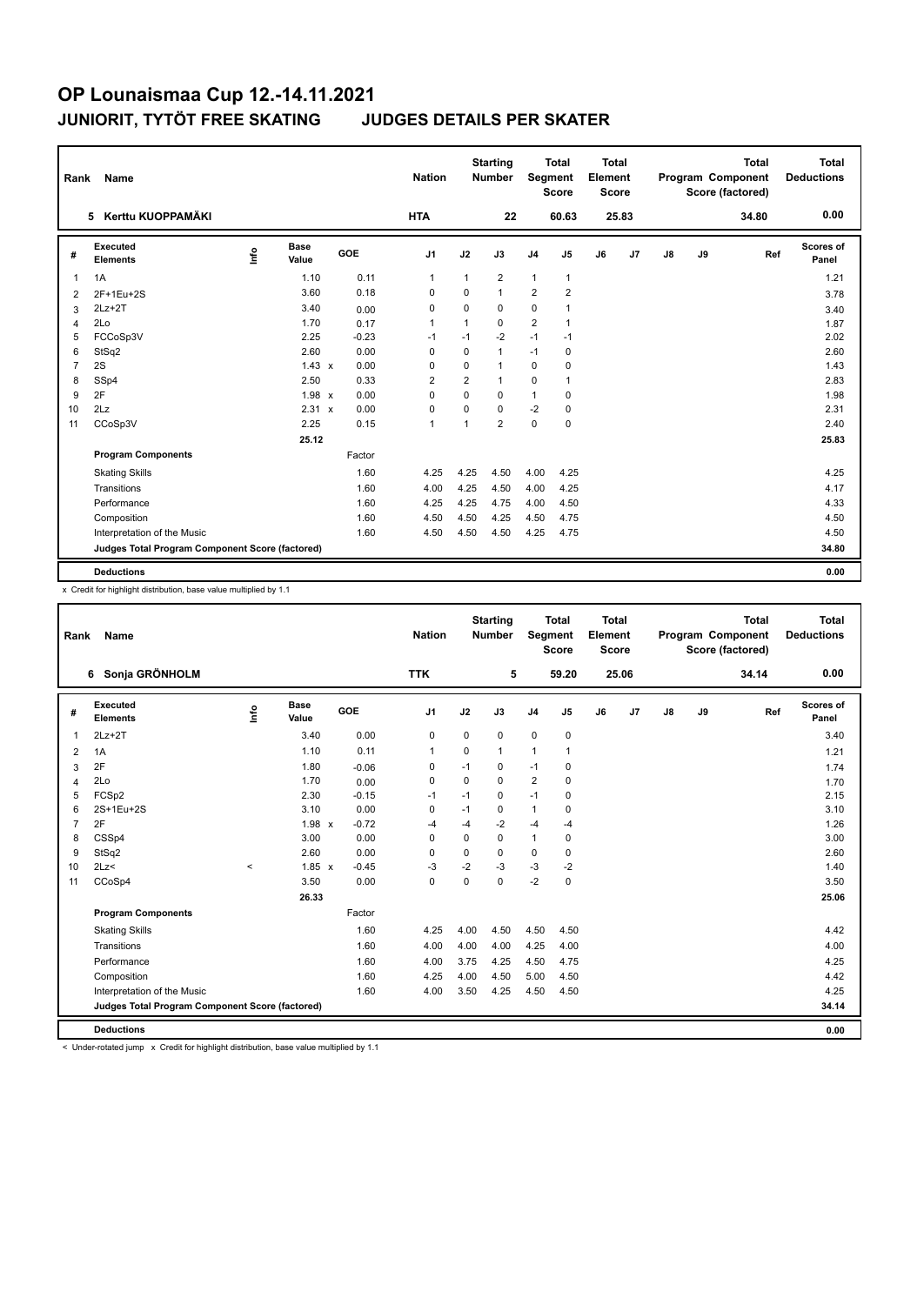| Rank           | Name                                            |               |                      |         | <b>Nation</b>  |              | <b>Starting</b><br>Number | <b>Segment</b> | <b>Total</b><br><b>Score</b> | <b>Total</b><br>Element<br>Score |       |    |    | <b>Total</b><br>Program Component<br>Score (factored) | Total<br><b>Deductions</b> |
|----------------|-------------------------------------------------|---------------|----------------------|---------|----------------|--------------|---------------------------|----------------|------------------------------|----------------------------------|-------|----|----|-------------------------------------------------------|----------------------------|
|                | <b>Mia MATTILA</b><br>7                         |               |                      |         | <b>TAPTL</b>   |              | 13                        |                | 58.92                        |                                  | 25.04 |    |    | 33.88                                                 | 0.00                       |
| #              | Executed<br><b>Elements</b>                     | $\frac{6}{2}$ | <b>Base</b><br>Value | GOE     | J <sub>1</sub> | J2           | J3                        | J <sub>4</sub> | J <sub>5</sub>               | J6                               | J7    | J8 | J9 | Ref                                                   | Scores of<br>Panel         |
| 1              | 1A                                              |               | 1.10                 | 0.11    | $\mathbf{1}$   | $\mathbf{1}$ | $\mathbf{1}$              | $\mathbf{1}$   | $\mathbf{1}$                 |                                  |       |    |    |                                                       | 1.21                       |
| 2              | 2Lz+2Lo+2Lo                                     |               | 5.50                 | 0.00    | 0              | $\Omega$     | $\Omega$                  | $\mathbf 0$    | $\mathbf 0$                  |                                  |       |    |    |                                                       | 5.50                       |
| 3              | 2S                                              |               | 1.30                 | 0.09    | $\mathbf{1}$   | 1            | 0                         | 0              | 1                            |                                  |       |    |    |                                                       | 1.39                       |
| 4              | $2F+2T$                                         |               | 3.10                 | 0.00    | -1             | $\Omega$     | $\Omega$                  | $\mathbf 0$    | 0                            |                                  |       |    |    |                                                       | 3.10                       |
| 5              | FSSp4                                           |               | 3.00                 | 0.00    | 0              | $-1$         | 0                         | $\mathbf{1}$   | 0                            |                                  |       |    |    |                                                       | 3.00                       |
| 6              | $2F+2T<<$                                       | <<            | 2.20                 | $-0.90$ | $-5$           | $-5$         | $-5$                      | $-5$           | $-5$                         |                                  |       |    |    |                                                       | 1.30                       |
| $\overline{7}$ | $2Lz$ !<<                                       | $\prec$       | 0.66 x               | $-0.30$ | $-5$           | $-5$         | $-5$                      | $-5$           | $-5$                         |                                  |       |    |    |                                                       | 0.36                       |
| 8              | 2S                                              |               | $1.43 \times$        | 0.00    | 0              | $\Omega$     | $\Omega$                  | $\mathbf{1}$   | 0                            |                                  |       |    |    |                                                       | 1.43                       |
| 9              | CCoSp2                                          |               | 2.50                 | 0.25    | 1              | $\Omega$     | $\mathbf{1}$              | 1              | 1                            |                                  |       |    |    |                                                       | 2.75                       |
| 10             | StSq2                                           |               | 2.60                 | 0.00    | 0              | 0            | $\Omega$                  | 0              | 0                            |                                  |       |    |    |                                                       | 2.60                       |
| 11             | LSp3                                            |               | 2.40                 | 0.00    | 0              | 0            | $\Omega$                  | $\mathbf 0$    | $\mathbf 0$                  |                                  |       |    |    |                                                       | 2.40                       |
|                |                                                 |               | 25.79                |         |                |              |                           |                |                              |                                  |       |    |    |                                                       | 25.04                      |
|                | <b>Program Components</b>                       |               |                      | Factor  |                |              |                           |                |                              |                                  |       |    |    |                                                       |                            |
|                | <b>Skating Skills</b>                           |               |                      | 1.60    | 4.50           | 4.25         | 4.50                      | 4.25           | 4.50                         |                                  |       |    |    |                                                       | 4.42                       |
|                | Transitions                                     |               |                      | 1.60    | 4.25           | 4.25         | 4.00                      | 4.00           | 4.25                         |                                  |       |    |    |                                                       | 4.17                       |
|                | Performance                                     |               |                      | 1.60    | 4.00           | 4.00         | 3.75                      | 3.75           | 4.00                         |                                  |       |    |    |                                                       | 3.92                       |
|                | Composition                                     |               |                      | 1.60    | 4.50           | 4.50         | 4.00                      | 4.25           | 4.50                         |                                  |       |    |    |                                                       | 4.42                       |
|                | Interpretation of the Music                     |               |                      | 1.60    | 4.25           | 4.25         | 3.75                      | 4.25           | 4.25                         |                                  |       |    |    |                                                       | 4.25                       |
|                | Judges Total Program Component Score (factored) |               |                      |         |                |              |                           |                |                              |                                  |       |    |    |                                                       | 33.88                      |
|                | <b>Deductions</b>                               |               |                      |         |                |              |                           |                |                              |                                  |       |    |    |                                                       | 0.00                       |

<< Downgraded jump x Credit for highlight distribution, base value multiplied by 1.1 ! Not clear edge

| Rank           | Name                                            |         |                      |         | <b>Nation</b>  |             | <b>Starting</b><br><b>Number</b> | Segment        | <b>Total</b><br><b>Score</b> | <b>Total</b><br>Element<br><b>Score</b> |       |               |    | <b>Total</b><br>Program Component<br>Score (factored) | Total<br><b>Deductions</b> |
|----------------|-------------------------------------------------|---------|----------------------|---------|----------------|-------------|----------------------------------|----------------|------------------------------|-----------------------------------------|-------|---------------|----|-------------------------------------------------------|----------------------------|
|                | <b>Lumia TAIPALE</b><br>8                       |         |                      |         | <b>TTK</b>     |             | 16                               |                | 57.40                        |                                         | 21.27 |               |    | 36.13                                                 | 0.00                       |
| #              | Executed<br><b>Elements</b>                     | lnfo    | <b>Base</b><br>Value | GOE     | J <sub>1</sub> | J2          | J3                               | J <sub>4</sub> | J5                           | J6                                      | J7    | $\mathsf{J}8$ | J9 | Ref                                                   | Scores of<br>Panel         |
| $\mathbf{1}$   | $2Lz + 2T$                                      |         | 3.40                 | 0.07    | $\mathbf{1}$   | $\mathbf 0$ | 0                                | $\mathbf{1}$   | $\mathbf 0$                  |                                         |       |               |    |                                                       | 3.47                       |
| 2              | 2Lo                                             |         | 1.70                 | 0.00    | $\Omega$       | $\Omega$    | 0                                | $\mathbf{1}$   | 0                            |                                         |       |               |    |                                                       | 1.70                       |
| 3              | 2F+1Eu+2S                                       |         | 3.60                 | 0.06    | $\mathbf{1}$   | $\Omega$    | 0                                | 0              | $\mathbf{1}$                 |                                         |       |               |    |                                                       | 3.66                       |
| 4              | 2S                                              |         | 1.30                 | 0.00    | $\mathbf 0$    | $\Omega$    | 1                                | $\mathbf 0$    | $\mathbf 0$                  |                                         |       |               |    |                                                       | 1.30                       |
| 5              | FSSp3                                           |         | 2.60                 | 0.09    | $\mathbf{1}$   | 1           | 0                                | $\mathbf 0$    | $\mathbf 0$                  |                                         |       |               |    |                                                       | 2.69                       |
| 6              | 2Lz                                             |         | 2.10                 | 0.00    | $\mathbf 0$    | $\mathbf 0$ | 0                                | $\mathbf{1}$   | 0                            |                                         |       |               |    |                                                       | 2.10                       |
| $\overline{7}$ | 1A<<+SEQ+2T*                                    | $\star$ | 0.00 x               | 0.00    | ٠              |             | $\overline{a}$                   | ٠              |                              |                                         |       |               |    |                                                       | 0.00                       |
| 8              | LSp2                                            |         | 1.90                 | $-0.13$ | $-1$           | $-1$        | 0                                | $-1$           | 0                            |                                         |       |               |    |                                                       | 1.77                       |
| 9              | StSq2                                           |         | 2.60                 | 0.00    | 0              | 0           | $-1$                             | 0              | 0                            |                                         |       |               |    |                                                       | 2.60                       |
| 10             | 2F                                              |         | $1.98 \times$        | 0.00    | 0              | $\Omega$    | 0                                | $\mathbf{1}$   | 0                            |                                         |       |               |    |                                                       | 1.98                       |
| 11             | Sp                                              |         | 0.00                 | 0.00    |                |             |                                  |                |                              |                                         |       |               |    |                                                       | 0.00                       |
|                |                                                 |         | 21.18                |         |                |             |                                  |                |                              |                                         |       |               |    |                                                       | 21.27                      |
|                | <b>Program Components</b>                       |         |                      | Factor  |                |             |                                  |                |                              |                                         |       |               |    |                                                       |                            |
|                | <b>Skating Skills</b>                           |         |                      | 1.60    | 4.50           | 4.25        | 4.50                             | 4.00           | 4.25                         |                                         |       |               |    |                                                       | 4.33                       |
|                | Transitions                                     |         |                      | 1.60    | 4.25           | 4.25        | 4.25                             | 4.25           | 4.00                         |                                         |       |               |    |                                                       | 4.25                       |
|                | Performance                                     |         |                      | 1.60    | 4.50           | 4.50        | 4.50                             | 4.25           | 4.75                         |                                         |       |               |    |                                                       | 4.50                       |
|                | Composition                                     |         |                      | 1.60    | 4.75           | 4.75        | 4.75                             | 4.50           | 4.75                         |                                         |       |               |    |                                                       | 4.75                       |
|                | Interpretation of the Music                     |         |                      | 1.60    | 4.75           | 4.75        | 4.75                             | 4.75           | 4.50                         |                                         |       |               |    |                                                       | 4.75                       |
|                | Judges Total Program Component Score (factored) |         |                      |         |                |             |                                  |                |                              |                                         |       |               |    |                                                       | 36.13                      |
|                | <b>Deductions</b>                               |         |                      |         |                |             |                                  |                |                              |                                         |       |               |    |                                                       | 0.00                       |

<< Downgraded jump \* Invalid element x Credit for highlight distribution, base value multiplied by 1.1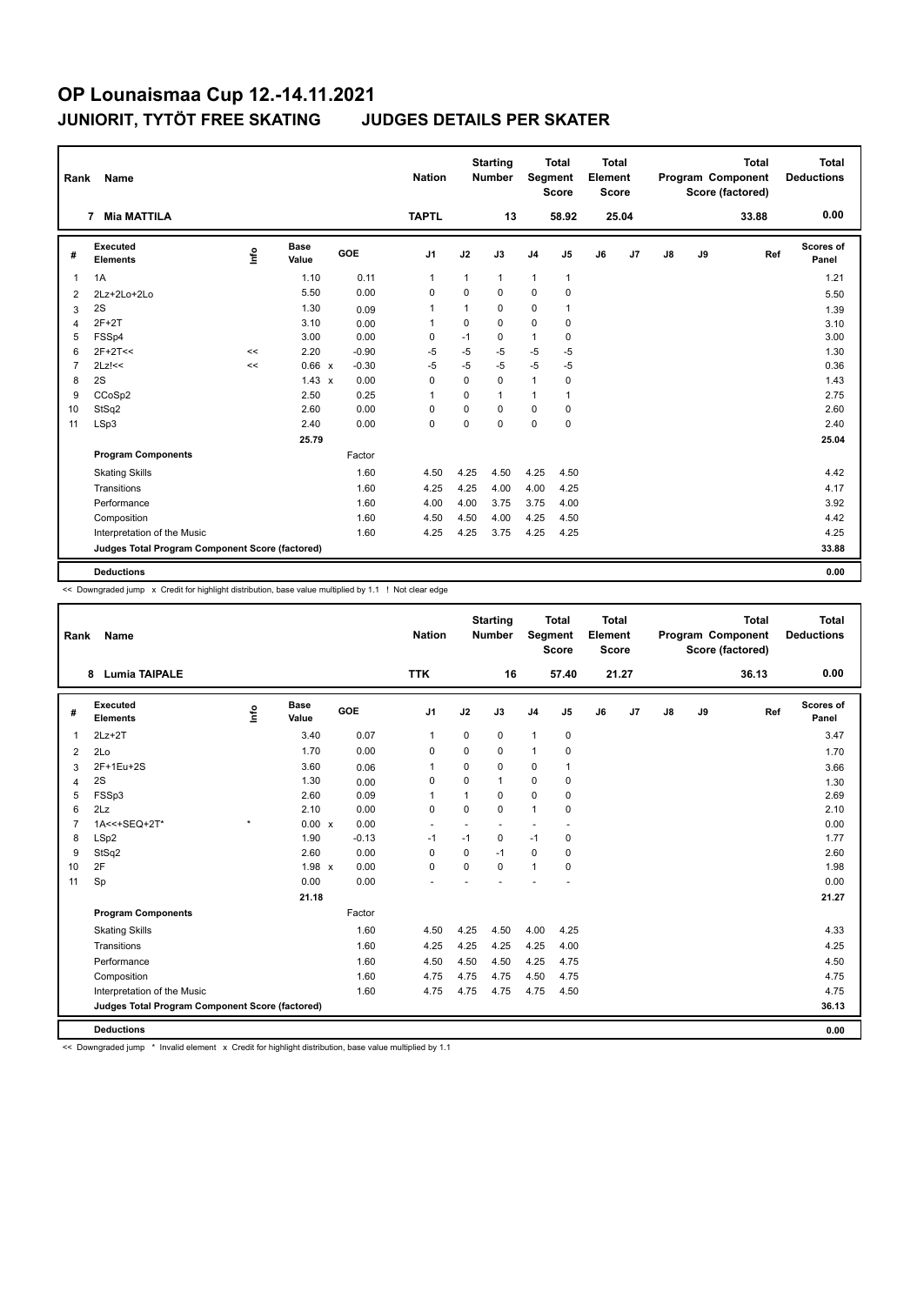| Rank           | Name                                            |      |                      |         | <b>Nation</b>  |              | <b>Starting</b><br><b>Number</b> |                | <b>Total</b><br><b>Segment</b><br><b>Score</b> | <b>Total</b><br>Element<br><b>Score</b> |       |    |    | <b>Total</b><br>Program Component<br>Score (factored) | <b>Total</b><br><b>Deductions</b> |
|----------------|-------------------------------------------------|------|----------------------|---------|----------------|--------------|----------------------------------|----------------|------------------------------------------------|-----------------------------------------|-------|----|----|-------------------------------------------------------|-----------------------------------|
|                | <b>Ilona AALTONEN</b><br>9                      |      |                      |         | <b>SALPA</b>   |              | 21                               |                | 55.92                                          |                                         | 24.38 |    |    | 32.54                                                 | $-1.00$                           |
| #              | <b>Executed</b><br><b>Elements</b>              | ١nf٥ | <b>Base</b><br>Value | GOE     | J <sub>1</sub> | J2           | J3                               | J <sub>4</sub> | J5                                             | J6                                      | J7    | J8 | J9 | Ref                                                   | <b>Scores of</b><br>Panel         |
| 1              | $2Lo+2T$                                        |      | 3.00                 | 0.17    | $\mathbf{1}$   | $\mathbf{1}$ | $\mathbf{1}$                     | $\mathbf{1}$   | $\mathbf{1}$                                   |                                         |       |    |    |                                                       | 3.17                              |
| $\overline{2}$ | 2F+1Eu+2S                                       |      | 3.60                 | 0.18    | $\overline{1}$ | $\Omega$     | $\mathbf{1}$                     | $\overline{2}$ | $\mathbf{1}$                                   |                                         |       |    |    |                                                       | 3.78                              |
| 3              | 1A                                              |      | 1.10                 | 0.00    | 0              | $\mathbf 0$  | 0                                | $\overline{2}$ | $\mathbf 0$                                    |                                         |       |    |    |                                                       | 1.10                              |
| $\overline{4}$ | FSS <sub>p2</sub>                               |      | 2.30                 | $-0.08$ | 0              | $\mathbf 0$  | 0                                | $-1$           | $-1$                                           |                                         |       |    |    |                                                       | 2.22                              |
| 5              | 2Lz                                             |      | 2.10                 | 0.00    | 0              | 1            | 0                                | $\mathbf 0$    | 0                                              |                                         |       |    |    |                                                       | 2.10                              |
| 6              | $2F+2T$                                         |      | 3.10                 | $-0.90$ | $-5$           | $-5$         | $-5$                             | $-4$           | -5                                             |                                         |       |    |    |                                                       | 2.20                              |
| $\overline{7}$ | StSq2                                           |      | 2.60                 | 0.00    | 0              | $\mathbf 0$  | $\mathbf 0$                      | $-1$           | $\mathbf 0$                                    |                                         |       |    |    |                                                       | 2.60                              |
| 8              | 2Lo                                             |      | $1.87 \times$        | 0.00    | 0              | $\mathbf 0$  | 0                                | $\mathbf 0$    | $\mathbf{1}$                                   |                                         |       |    |    |                                                       | 1.87                              |
| 9              | CCoSp3                                          |      | 3.00                 | $-0.40$ | $-1$           | $-1$         | $-2$                             | $-3$           | $-1$                                           |                                         |       |    |    |                                                       | 2.60                              |
| 10             | 2S                                              |      | $1.43 \times$        | $-0.09$ | $\Omega$       | $-1$         | $-1$                             | $-3$           | 0                                              |                                         |       |    |    |                                                       | 1.34                              |
| 11             | CSp1                                            |      | 1.40                 | 0.00    | $\mathbf 0$    | $\mathbf 0$  | $\mathbf 0$                      | 1              | $\mathbf 0$                                    |                                         |       |    |    |                                                       | 1.40                              |
|                |                                                 |      | 25.50                |         |                |              |                                  |                |                                                |                                         |       |    |    |                                                       | 24.38                             |
|                | <b>Program Components</b>                       |      |                      | Factor  |                |              |                                  |                |                                                |                                         |       |    |    |                                                       |                                   |
|                | <b>Skating Skills</b>                           |      |                      | 1.60    | 4.00           | 4.00         | 4.00                             | 4.00           | 4.50                                           |                                         |       |    |    |                                                       | 4.00                              |
|                | Transitions                                     |      |                      | 1.60    | 3.75           | 3.75         | 4.00                             | 4.25           | 4.50                                           |                                         |       |    |    |                                                       | 4.00                              |
|                | Performance                                     |      |                      | 1.60    | 4.00           | 4.00         | 4.00                             | 4.00           | 4.75                                           |                                         |       |    |    |                                                       | 4.00                              |
|                | Composition                                     |      |                      | 1.60    | 4.00           | 4.00         | 3.75                             | 4.50           | 4.75                                           |                                         |       |    |    |                                                       | 4.17                              |
|                | Interpretation of the Music                     |      |                      | 1.60    | 4.00           | 4.00         | 4.00                             | 4.50           | 4.50                                           |                                         |       |    |    |                                                       | 4.17                              |
|                | Judges Total Program Component Score (factored) |      |                      |         |                |              |                                  |                |                                                |                                         |       |    |    |                                                       | 32.54                             |
|                | <b>Deductions</b>                               |      | Falls:               | $-1.00$ |                |              |                                  |                |                                                |                                         |       |    |    |                                                       | $-1.00$                           |

x Credit for highlight distribution, base value multiplied by 1.1

| Rank           | Name                                            |         |                      |            | <b>Nation</b> |          | <b>Starting</b><br><b>Number</b> | Segment        | <b>Total</b><br><b>Score</b> | <b>Total</b><br>Element<br><b>Score</b> |       |               |    | <b>Total</b><br>Program Component<br>Score (factored) | <b>Total</b><br><b>Deductions</b> |
|----------------|-------------------------------------------------|---------|----------------------|------------|---------------|----------|----------------------------------|----------------|------------------------------|-----------------------------------------|-------|---------------|----|-------------------------------------------------------|-----------------------------------|
| 10             | Penni PASSI                                     |         |                      |            | <b>ETK</b>    |          | 9                                |                | 55.44                        |                                         | 23.37 |               |    | 33.07                                                 | $-1.00$                           |
| #              | Executed<br><b>Elements</b>                     | ١nf٥    | <b>Base</b><br>Value | <b>GOE</b> | J1            | J2       | J3                               | J <sub>4</sub> | J5                           | J6                                      | J7    | $\mathsf{J}8$ | J9 | Ref                                                   | Scores of<br>Panel                |
| 1              | 2A<                                             | $\prec$ | 2.64                 | $-1.23$    | -5            | $-5$     | $-5$                             | $-4$           | $-3$                         |                                         |       |               |    |                                                       | 1.41                              |
| 2              | 2F+SEQ+2T*                                      | $\star$ | 1.44                 | $-0.60$    | $-4$          | -4       | $-3$                             | -3             | $-3$                         |                                         |       |               |    |                                                       | 0.84                              |
| 3              | 2Lz!+2Lo                                        |         | 3.80                 | $-0.49$    | -4            | $-3$     | $-2$                             | $-2$           | $-2$                         |                                         |       |               |    |                                                       | 3.31                              |
| 4              | 3Sq                                             | q       | 4.30                 | $-2.15$    | $-5$          | $-5$     | $-5$                             | $-5$           | $-5$                         |                                         |       |               |    |                                                       | 2.15                              |
| 5              | LSp3                                            |         | 2.40                 | 0.00       | 0             | 0        | $-1$                             | $\mathbf{1}$   | 0                            |                                         |       |               |    |                                                       | 2.40                              |
| 6              | 2S                                              |         | 1.30                 | 0.00       | 0             | 0        | 0                                | 0              | 0                            |                                         |       |               |    |                                                       | 1.30                              |
| $\overline{7}$ | StSq2                                           |         | 2.60                 | 0.00       | $\mathbf 0$   | $\Omega$ | $\Omega$                         | $\mathbf 0$    | $\mathbf 0$                  |                                         |       |               |    |                                                       | 2.60                              |
| 8              | 2Lz!+2T                                         | ı       | $3.74 \times$        | $-0.35$    | $-2$          | $-1$     | $-2$                             | $-1$           | $-2$                         |                                         |       |               |    |                                                       | 3.39                              |
| 9              | 2F                                              |         | $1.98 \times$        | 0.00       | 0             | 0        | 0                                | $\mathbf 0$    | 0                            |                                         |       |               |    |                                                       | 1.98                              |
| 10             | FSSp2                                           |         | 2.30                 | $-0.31$    | -2            | $-1$     | $-2$                             | $-1$           | $-1$                         |                                         |       |               |    |                                                       | 1.99                              |
| 11             | CCoSp1                                          |         | 2.00                 | 0.00       | $\mathbf 0$   | 0        | 0                                | $-2$           | $\mathbf 0$                  |                                         |       |               |    |                                                       | 2.00                              |
|                |                                                 |         | 28.50                |            |               |          |                                  |                |                              |                                         |       |               |    |                                                       | 23.37                             |
|                | <b>Program Components</b>                       |         |                      | Factor     |               |          |                                  |                |                              |                                         |       |               |    |                                                       |                                   |
|                | <b>Skating Skills</b>                           |         |                      | 1.60       | 4.25          | 4.25     | 4.25                             | 4.00           | 4.25                         |                                         |       |               |    |                                                       | 4.25                              |
|                | Transitions                                     |         |                      | 1.60       | 4.00          | 4.00     | 3.75                             | 3.75           | 4.00                         |                                         |       |               |    |                                                       | 3.92                              |
|                | Performance                                     |         |                      | 1.60       | 4.00          | 4.00     | 4.00                             | 3.75           | 4.25                         |                                         |       |               |    |                                                       | 4.00                              |
|                | Composition                                     |         |                      | 1.60       | 4.25          | 4.50     | 4.00                             | 4.25           | 4.75                         |                                         |       |               |    |                                                       | 4.33                              |
|                | Interpretation of the Music                     |         |                      | 1.60       | 4.00          | 4.25     | 4.25                             | 4.00           | 4.50                         |                                         |       |               |    |                                                       | 4.17                              |
|                | Judges Total Program Component Score (factored) |         |                      |            |               |          |                                  |                |                              |                                         |       |               |    |                                                       | 33.07                             |
|                | <b>Deductions</b>                               |         | Falls:               | $-1.00$    |               |          |                                  |                |                              |                                         |       |               |    |                                                       | $-1.00$                           |

< Under-rotated jump \* Invalid element x Credit for highlight distribution, base value multiplied by 1.1 ! Not clear edge q Jump landed on the quarter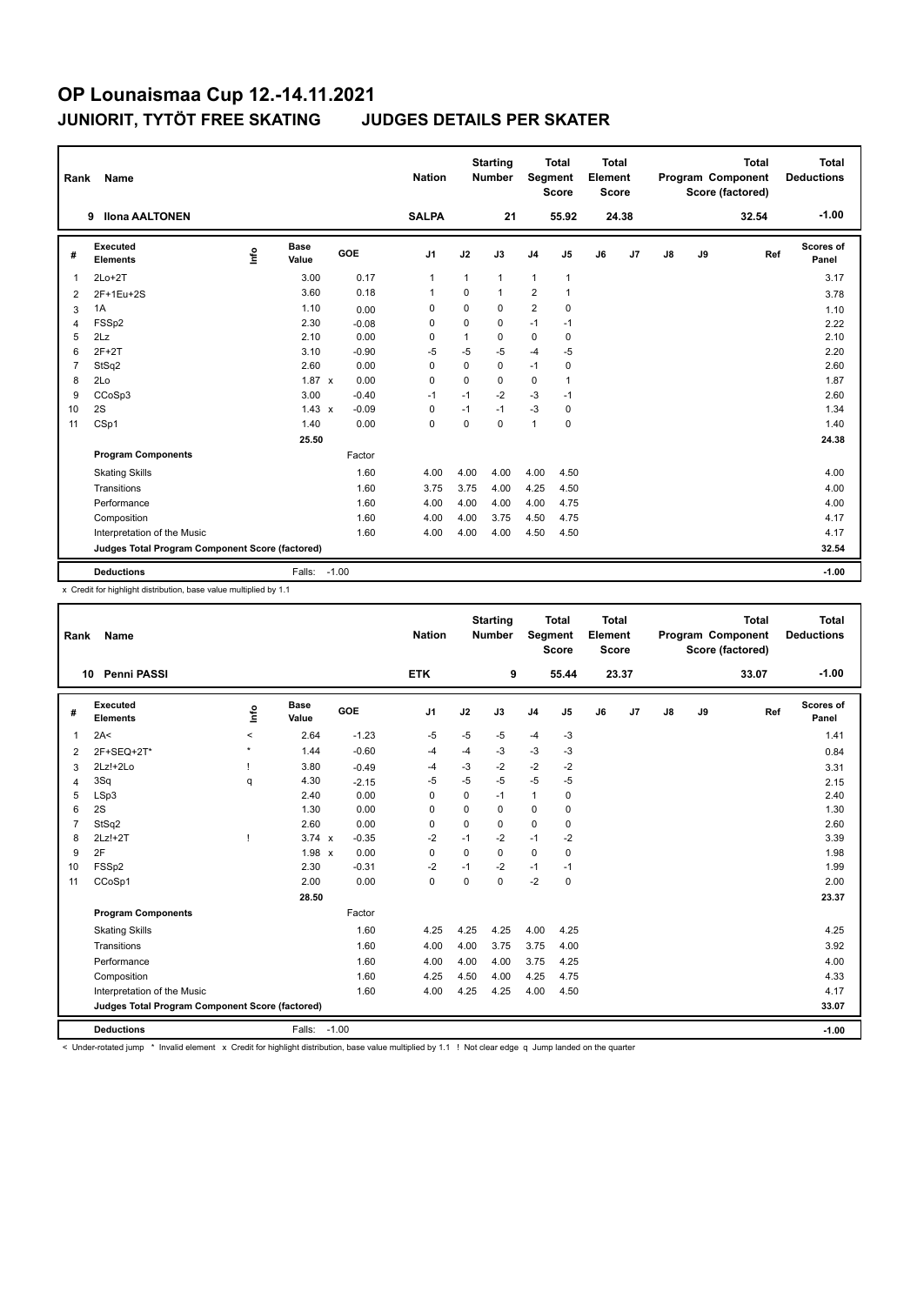| Rank           | Name                                            |      |                      |         | <b>Nation</b>  |              | <b>Starting</b><br><b>Number</b> |                | <b>Total</b><br>Segment<br><b>Score</b> | <b>Total</b><br>Element<br><b>Score</b> |       |    |    | <b>Total</b><br>Program Component<br>Score (factored) | <b>Total</b><br><b>Deductions</b> |
|----------------|-------------------------------------------------|------|----------------------|---------|----------------|--------------|----------------------------------|----------------|-----------------------------------------|-----------------------------------------|-------|----|----|-------------------------------------------------------|-----------------------------------|
|                | <b>Veera PAATERO</b><br>11                      |      |                      |         | <b>SALPA</b>   |              | 6                                |                | 53.68                                   |                                         | 22.01 |    |    | 32.67                                                 | $-1.00$                           |
| #              | Executed<br><b>Elements</b>                     | ١nf٥ | <b>Base</b><br>Value | GOE     | J <sub>1</sub> | J2           | J3                               | J <sub>4</sub> | J5                                      | J6                                      | J7    | J8 | J9 | Ref                                                   | Scores of<br>Panel                |
| 1              | FSSpB                                           |      | 1.70                 | $-0.74$ | $-4$           | $-5$         | -5                               | $-4$           | $-4$                                    |                                         |       |    |    |                                                       | 0.96                              |
| 2              | 1A                                              |      | 1.10                 | 0.11    | $\overline{1}$ | $\mathbf{1}$ | 1                                | 0              | $\mathbf{1}$                            |                                         |       |    |    |                                                       | 1.21                              |
| 3              | $2Lz!+2T$                                       | ı    | 3.40                 | $-0.07$ | 0              | $-1$         | $-1$                             | $\mathbf 0$    | 0                                       |                                         |       |    |    |                                                       | 3.33                              |
| 4              | 2Lo                                             |      | 1.70                 | 0.00    | 0              | 0            | 0                                | 1              | 0                                       |                                         |       |    |    |                                                       | 1.70                              |
| 5              | 2S+1Eu+2S                                       |      | 3.10                 | $-0.22$ | $-1$           | $-2$         | $-2$                             | $-2$           | $-1$                                    |                                         |       |    |    |                                                       | 2.88                              |
| 6              | CSp3                                            |      | 2.30                 | 0.00    | $\overline{1}$ | $\mathbf 0$  | 0                                | 0              | 0                                       |                                         |       |    |    |                                                       | 2.30                              |
| $\overline{7}$ | 2Fq                                             | q    | 1.98 x               | $-0.36$ | $-2$           | $-2$         | $-2$                             | $-2$           | $-2$                                    |                                         |       |    |    |                                                       | 1.62                              |
| 8              | StSq1                                           |      | 1.80                 | $-0.18$ | 0              | 0            | $-3$                             | $-1$           | $-2$                                    |                                         |       |    |    |                                                       | 1.62                              |
| 9              | 2Fq                                             | q    | 1.98 x               | $-0.90$ | $-5$           | $-5$         | $-5$                             | $-5$           | $-5$                                    |                                         |       |    |    |                                                       | 1.08                              |
| 10             | 2Lz                                             |      | 2.31 x               | 0.00    | 0              | $\Omega$     | $\Omega$                         | 0              | 0                                       |                                         |       |    |    |                                                       | 2.31                              |
| 11             | CCoSp3                                          |      | 3.00                 | 0.00    | $\mathbf 0$    | 1            | $\Omega$                         | 0              | $\mathbf 0$                             |                                         |       |    |    |                                                       | 3.00                              |
|                |                                                 |      | 24.37                |         |                |              |                                  |                |                                         |                                         |       |    |    |                                                       | 22.01                             |
|                | <b>Program Components</b>                       |      |                      | Factor  |                |              |                                  |                |                                         |                                         |       |    |    |                                                       |                                   |
|                | <b>Skating Skills</b>                           |      |                      | 1.60    | 4.25           | 4.25         | 4.00                             | 4.00           | 4.25                                    |                                         |       |    |    |                                                       | 4.17                              |
|                | Transitions                                     |      |                      | 1.60    | 4.00           | 4.00         | 4.25                             | 4.25           | 4.25                                    |                                         |       |    |    |                                                       | 4.17                              |
|                | Performance                                     |      |                      | 1.60    | 4.00           | 4.00         | 3.75                             | 3.50           | 3.75                                    |                                         |       |    |    |                                                       | 3.83                              |
|                | Composition                                     |      |                      | 1.60    | 4.25           | 4.25         | 4.00                             | 4.25           | 4.50                                    |                                         |       |    |    |                                                       | 4.25                              |
|                | Interpretation of the Music                     |      |                      | 1.60    | 4.25           | 4.00         | 3.75                             | 4.00           | 4.00                                    |                                         |       |    |    |                                                       | 4.00                              |
|                | Judges Total Program Component Score (factored) |      |                      |         |                |              |                                  |                |                                         |                                         |       |    |    |                                                       | 32.67                             |
|                | <b>Deductions</b>                               |      | Falls:               | $-1.00$ |                |              |                                  |                |                                         |                                         |       |    |    |                                                       | $-1.00$                           |

x Credit for highlight distribution, base value multiplied by 1.1 ! Not clear edge q Jump landed on the quarter

| Rank           | Name                                            |         |                      |         | <b>Nation</b>  |                | <b>Starting</b><br><b>Number</b> | Segment        | <b>Total</b><br><b>Score</b> | <b>Total</b><br>Element<br><b>Score</b> |       |    |    | <b>Total</b><br>Program Component<br>Score (factored) | <b>Total</b><br><b>Deductions</b> |
|----------------|-------------------------------------------------|---------|----------------------|---------|----------------|----------------|----------------------------------|----------------|------------------------------|-----------------------------------------|-------|----|----|-------------------------------------------------------|-----------------------------------|
|                | <b>Evi FORSMAN</b><br>12                        |         |                      |         | <b>HTA</b>     |                | 1                                |                | 53.24                        |                                         | 22.23 |    |    | 32.01                                                 | $-1.00$                           |
| #              | Executed<br><b>Elements</b>                     | ١nf٥    | <b>Base</b><br>Value | GOE     | J <sub>1</sub> | J2             | J3                               | J <sub>4</sub> | J5                           | J6                                      | J7    | J8 | J9 | Ref                                                   | Scores of<br>Panel                |
| 1              | $2Lz+2T$                                        |         | 3.40                 | 0.28    | $\mathbf{1}$   | $\mathbf{1}$   | $\mathbf{1}$                     | $\overline{2}$ | $\overline{2}$               |                                         |       |    |    |                                                       | 3.68                              |
| $\overline{2}$ | 2F+SEQ+2T*                                      | $\star$ | 1.44                 | $-0.48$ | -3             | $-3$           | $-2$                             | $-3$           | $-1$                         |                                         |       |    |    |                                                       | 0.96                              |
| 3              | 1A                                              |         | 1.10                 | 0.11    | $\overline{1}$ | $\mathbf{1}$   | $\mathbf{1}$                     | 1              | $\pmb{0}$                    |                                         |       |    |    |                                                       | 1.21                              |
| 4              | CCoSp3                                          |         | 3.00                 | 0.50    | $\overline{2}$ | $\overline{2}$ | $\overline{2}$                   | 0              | $\overline{1}$               |                                         |       |    |    |                                                       | 3.50                              |
| 5              | 2F+1Eu+2S                                       |         | 3.60                 | 0.00    | $\Omega$       | $\Omega$       | $\Omega$                         | $\Omega$       | 0                            |                                         |       |    |    |                                                       | 3.60                              |
| 6              | FCCoSp2                                         |         | 2.50                 | $-0.25$ | $-1$           | $-1$           | $-1$                             | $-1$           | 0                            |                                         |       |    |    |                                                       | 2.25                              |
| $\overline{7}$ | 2Lo                                             |         | $1.87 \times$        | 0.17    | $\overline{1}$ | $\Omega$       | $\mathbf{1}$                     | $\mathbf{1}$   | $\overline{1}$               |                                         |       |    |    |                                                       | 2.04                              |
| 8              | 1Lz                                             |         | 0.66 x               | $-0.02$ | 0              | $\mathbf 0$    | 0                                | $-1$           | $-1$                         |                                         |       |    |    |                                                       | 0.64                              |
| 9              | CSp3                                            |         | 2.30                 | $-0.23$ | $-1$           | $-1$           | $-3$                             | 0              | $-1$                         |                                         |       |    |    |                                                       | 2.07                              |
| 10             | StSq1                                           |         | 1.80                 | $-0.30$ | $-1$           | $-1$           | $-3$                             | $-2$           | $-2$                         |                                         |       |    |    |                                                       | 1.50                              |
| 11             | 2Sq                                             | q       | $1.43 \times$        | $-0.65$ | $-5$           | $-5$           | $-5$                             | $-5$           | $-5$                         |                                         |       |    |    |                                                       | 0.78                              |
|                |                                                 |         | 23.10                |         |                |                |                                  |                |                              |                                         |       |    |    |                                                       | 22.23                             |
|                | <b>Program Components</b>                       |         |                      | Factor  |                |                |                                  |                |                              |                                         |       |    |    |                                                       |                                   |
|                | <b>Skating Skills</b>                           |         |                      | 1.60    | 4.00           | 4.00           | 4.25                             | 4.25           | 4.25                         |                                         |       |    |    |                                                       | 4.17                              |
|                | Transitions                                     |         |                      | 1.60    | 3.50           | 3.50           | 3.75                             | 4.25           | 4.00                         |                                         |       |    |    |                                                       | 3.75                              |
|                | Performance                                     |         |                      | 1.60    | 3.75           | 3.50           | 4.00                             | 4.00           | 4.25                         |                                         |       |    |    |                                                       | 3.92                              |
|                | Composition                                     |         |                      | 1.60    | 4.00           | 4.00           | 3.75                             | 4.50           | 4.50                         |                                         |       |    |    |                                                       | 4.17                              |
|                | Interpretation of the Music                     |         |                      | 1.60    | 3.75           | 3.75           | 4.00                             | 4.25           | 4.25                         |                                         |       |    |    |                                                       | 4.00                              |
|                | Judges Total Program Component Score (factored) |         |                      |         |                |                |                                  |                |                              |                                         |       |    |    |                                                       | 32.01                             |
|                | <b>Deductions</b>                               |         | Falls:               | $-1.00$ |                |                |                                  |                |                              |                                         |       |    |    |                                                       | $-1.00$                           |

\* Invalid element x Credit for highlight distribution, base value multiplied by 1.1 q Jump landed on the quarter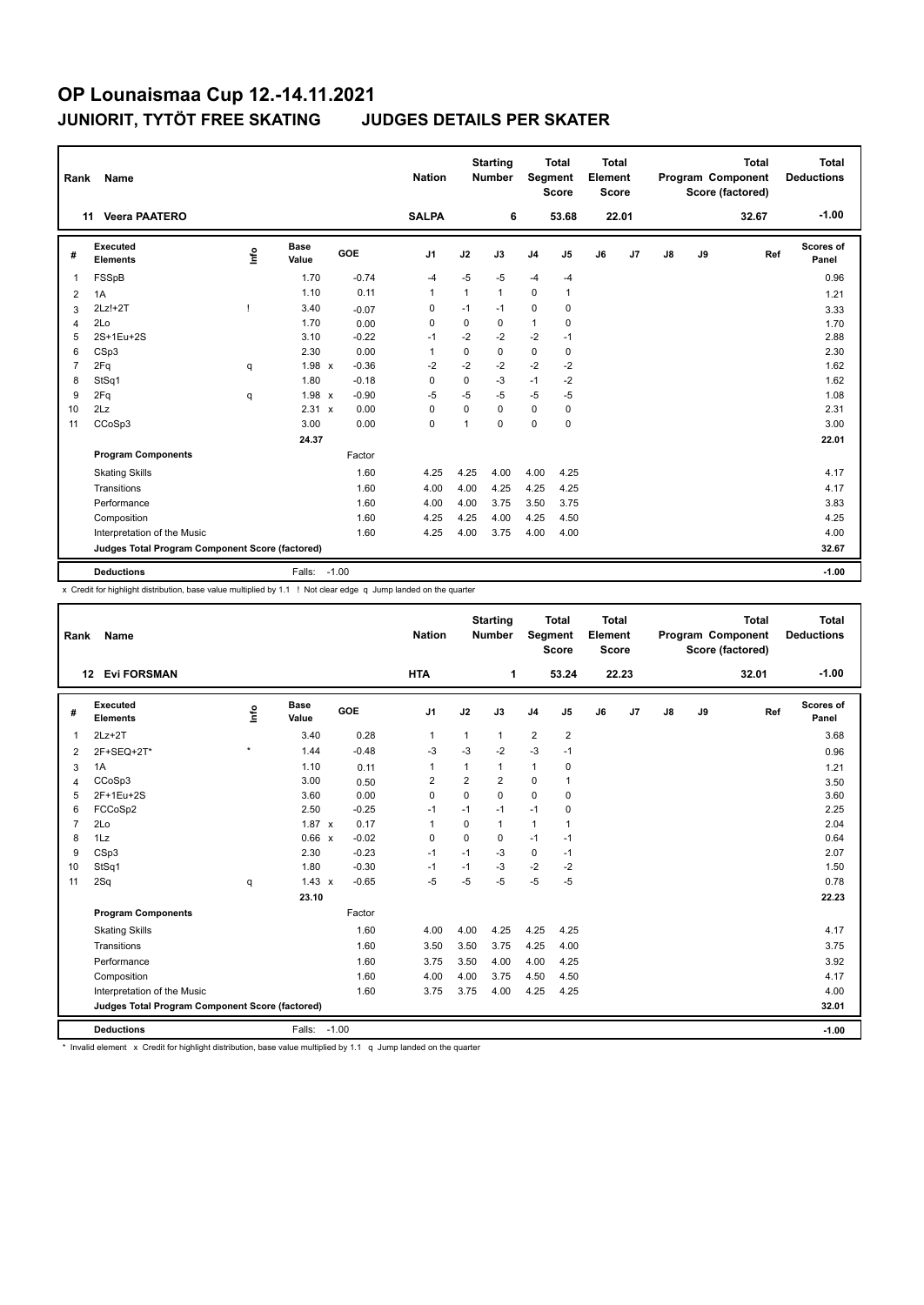| Rank            | <b>Name</b>                                     |                         |                      |         | <b>Nation</b>  |          | <b>Starting</b><br><b>Number</b> | Segment        | <b>Total</b><br><b>Score</b> | <b>Total</b><br>Element<br>Score |                |               |    | <b>Total</b><br>Program Component<br>Score (factored) | <b>Total</b><br><b>Deductions</b> |
|-----------------|-------------------------------------------------|-------------------------|----------------------|---------|----------------|----------|----------------------------------|----------------|------------------------------|----------------------------------|----------------|---------------|----|-------------------------------------------------------|-----------------------------------|
|                 | <b>Fanni VAPAAVUORI</b><br>13                   |                         |                      |         | <b>RAUTL</b>   |          | $\overline{7}$                   |                | 52.34                        |                                  | 23.01          |               |    | 29.33                                                 | 0.00                              |
| #               | Executed<br><b>Elements</b>                     | $\mathsf{f}^\mathsf{o}$ | <b>Base</b><br>Value | GOE     | J <sub>1</sub> | J2       | J3                               | J <sub>4</sub> | J <sub>5</sub>               | J6                               | J <sub>7</sub> | $\mathsf{J}8$ | J9 | Ref                                                   | Scores of<br>Panel                |
| $\mathbf{1}$    | 2Lo                                             |                         | 1.70                 | $-0.34$ | $-2$           | $-2$     | $-3$                             | $-2$           | $-1$                         |                                  |                |               |    |                                                       | 1.36                              |
| 2               | $2F+1A+SEQ$                                     |                         | 2.32                 | $-0.18$ | $-1$           | $-1$     | $-1$                             | $-2$           | $-1$                         |                                  |                |               |    |                                                       | 2.14                              |
| 3               | 2Lz                                             |                         | 2.10                 | $-0.07$ | 0              | $-1$     | $-1$                             | 0              | 0                            |                                  |                |               |    |                                                       | 2.03                              |
| 4               | CCoSp3V                                         |                         | 2.25                 | $-0.08$ | $-1$           | 0        | 0                                | $\mathbf 0$    | $-1$                         |                                  |                |               |    |                                                       | 2.17                              |
| 5               | StSq1                                           |                         | 1.80                 | 0.00    | 0              | 0        | 0                                | $-1$           | 0                            |                                  |                |               |    |                                                       | 1.80                              |
| 6               | $2F+2Tq$                                        | q                       | 3.10                 | $-0.60$ | $-4$           | $-3$     | $-4$                             | $-3$           | $-3$                         |                                  |                |               |    |                                                       | 2.50                              |
| $\overline{7}$  | 2Lz                                             |                         | 2.31 x               | $-0.35$ | $-1$           | $-2$     | $-2$                             | $-2$           | $-1$                         |                                  |                |               |    |                                                       | 1.96                              |
| 8               | FCSp1                                           |                         | 1.90                 | $-0.32$ | $-2$           | $-1$     | $-1$                             | $-2$           | $-2$                         |                                  |                |               |    |                                                       | 1.58                              |
| 9               | 2Lo                                             |                         | $1.87 \times$        | $-0.34$ | $-2$           | $-2$     | $-3$                             | $-2$           | $-1$                         |                                  |                |               |    |                                                       | 1.53                              |
| 10 <sup>1</sup> | 1A+1Eu+2S                                       |                         | $3.19 \times$        | 0.00    | 0              | $\Omega$ | 0                                | $\mathbf{1}$   | 0                            |                                  |                |               |    |                                                       | 3.19                              |
| 11              | SSp4                                            |                         | 2.50                 | 0.25    | $\mathbf{1}$   | 1        | 1                                | $\mathbf 0$    | $\mathbf{1}$                 |                                  |                |               |    |                                                       | 2.75                              |
|                 |                                                 |                         | 25.04                |         |                |          |                                  |                |                              |                                  |                |               |    |                                                       | 23.01                             |
|                 | <b>Program Components</b>                       |                         |                      | Factor  |                |          |                                  |                |                              |                                  |                |               |    |                                                       |                                   |
|                 | <b>Skating Skills</b>                           |                         |                      | 1.60    | 3.75           | 4.00     | 3.75                             | 3.50           | 4.00                         |                                  |                |               |    |                                                       | 3.83                              |
|                 | Transitions                                     |                         |                      | 1.60    | 3.50           | 3.75     | 3.75                             | 3.75           | 4.00                         |                                  |                |               |    |                                                       | 3.75                              |
|                 | Performance                                     |                         |                      | 1.60    | 3.50           | 3.50     | 3.25                             | 3.50           | 3.75                         |                                  |                |               |    |                                                       | 3.50                              |
|                 | Composition                                     |                         |                      | 1.60    | 3.75           | 3.75     | 3.50                             | 3.75           | 4.25                         |                                  |                |               |    |                                                       | 3.75                              |
|                 | Interpretation of the Music                     |                         |                      | 1.60    | 3.50           | 3.50     | 3.50                             | 3.50           | 4.00                         |                                  |                |               |    |                                                       | 3.50                              |
|                 | Judges Total Program Component Score (factored) |                         |                      |         |                |          |                                  |                |                              |                                  |                |               |    |                                                       | 29.33                             |
|                 | <b>Deductions</b>                               |                         |                      |         |                |          |                                  |                |                              |                                  |                |               |    |                                                       | 0.00                              |

x Credit for highlight distribution, base value multiplied by 1.1 q Jump landed on the quarter

| Rank           | Name                                            |                                  |                      |         | <b>Nation</b>  |             | <b>Starting</b><br><b>Number</b> | Segment        | <b>Total</b><br><b>Score</b> | Total<br>Element<br><b>Score</b> |       |    |    | <b>Total</b><br>Program Component<br>Score (factored) | Total<br><b>Deductions</b> |
|----------------|-------------------------------------------------|----------------------------------|----------------------|---------|----------------|-------------|----------------------------------|----------------|------------------------------|----------------------------------|-------|----|----|-------------------------------------------------------|----------------------------|
|                | <b>14 Sea LAUKONTAUS</b>                        |                                  |                      |         | <b>HTA</b>     |             | 20                               |                | 51.51                        |                                  | 21.17 |    |    | 31.34                                                 | $-1.00$                    |
| #              | Executed<br><b>Elements</b>                     | $\mathop{\mathsf{Int}}\nolimits$ | <b>Base</b><br>Value | GOE     | J <sub>1</sub> | J2          | J3                               | J <sub>4</sub> | J5                           | J6                               | J7    | J8 | J9 | Ref                                                   | Scores of<br>Panel         |
| $\overline{1}$ | $1Lz + 2T$                                      |                                  | 1.90                 | $-0.13$ | $-1$           | $\mathbf 0$ | $-1$                             | $-1$           | $-1$                         |                                  |       |    |    |                                                       | 1.77                       |
| 2              | $2F+1T$                                         |                                  | 2.20                 | $-0.18$ | $-1$           | $\Omega$    | $-1$                             | $-1$           | $-1$                         |                                  |       |    |    |                                                       | 2.02                       |
| 3              | CSp3                                            |                                  | 2.30                 | $-0.15$ | $-1$           | $-1$        | 0                                | $\Omega$       | $-2$                         |                                  |       |    |    |                                                       | 2.15                       |
| 4              | StSq2                                           |                                  | 2.60                 | 0.00    | 0              | $\Omega$    | 0                                | $\mathbf 0$    | $-1$                         |                                  |       |    |    |                                                       | 2.60                       |
| 5              | 2Lo                                             |                                  | 1.70                 | $-0.62$ | -4             | $-4$        | $-2$                             | $-3$           | $-4$                         |                                  |       |    |    |                                                       | 1.08                       |
| 6              | 2Fq+1Eu+2S                                      | q                                | 3.60                 | $-0.66$ | -4             | $-4$        | $-3$                             | -5             | $-3$                         |                                  |       |    |    |                                                       | 2.94                       |
| $\overline{7}$ | FSSp3                                           |                                  | 2.60                 | $-0.52$ | $-2$           | $-2$        | $-2$                             | $-2$           | 0                            |                                  |       |    |    |                                                       | 2.08                       |
| 8              | 2Lzq                                            | q                                | 2.31 x               | $-1.05$ | $-5$           | $-5$        | $-5$                             | -5             | $-5$                         |                                  |       |    |    |                                                       | 1.26                       |
| 9              | 2S                                              |                                  | $1.43 \times$        | 0.00    | $\Omega$       | $\Omega$    | $\Omega$                         | $\Omega$       | 0                            |                                  |       |    |    |                                                       | 1.43                       |
| 10             | 1A                                              |                                  | 1.21 x               | 0.00    | $\Omega$       | $\Omega$    | $\Omega$                         | $\Omega$       | $\mathbf 0$                  |                                  |       |    |    |                                                       | 1.21                       |
| 11             | CCoSp4V                                         |                                  | 2.63                 | 0.00    | $\mathbf 0$    | $\Omega$    | $\Omega$                         | $\overline{1}$ | $\mathbf 0$                  |                                  |       |    |    |                                                       | 2.63                       |
|                |                                                 |                                  | 24.48                |         |                |             |                                  |                |                              |                                  |       |    |    |                                                       | 21.17                      |
|                | <b>Program Components</b>                       |                                  |                      | Factor  |                |             |                                  |                |                              |                                  |       |    |    |                                                       |                            |
|                | <b>Skating Skills</b>                           |                                  |                      | 1.60    | 4.00           | 4.00        | 4.00                             | 4.00           | 4.00                         |                                  |       |    |    |                                                       | 4.00                       |
|                | Transitions                                     |                                  |                      | 1.60    | 3.75           | 4.00        | 3.75                             | 3.75           | 3.75                         |                                  |       |    |    |                                                       | 3.75                       |
|                | Performance                                     |                                  |                      | 1.60    | 3.75           | 3.75        | 3.75                             | 3.75           | 4.00                         |                                  |       |    |    |                                                       | 3.75                       |
|                | Composition                                     |                                  |                      | 1.60    | 4.00           | 4.25        | 3.75                             | 4.25           | 4.25                         |                                  |       |    |    |                                                       | 4.17                       |
|                | Interpretation of the Music                     |                                  |                      | 1.60    | 3.75           | 3.75        | 4.00                             | 4.00           | 4.00                         |                                  |       |    |    |                                                       | 3.92                       |
|                | Judges Total Program Component Score (factored) |                                  |                      |         |                |             |                                  |                |                              |                                  |       |    |    |                                                       | 31.34                      |
|                | <b>Deductions</b>                               |                                  | Falls: -1.00         |         |                |             |                                  |                |                              |                                  |       |    |    |                                                       | $-1.00$                    |

x Credit for highlight distribution, base value multiplied by 1.1 q Jump landed on the quarter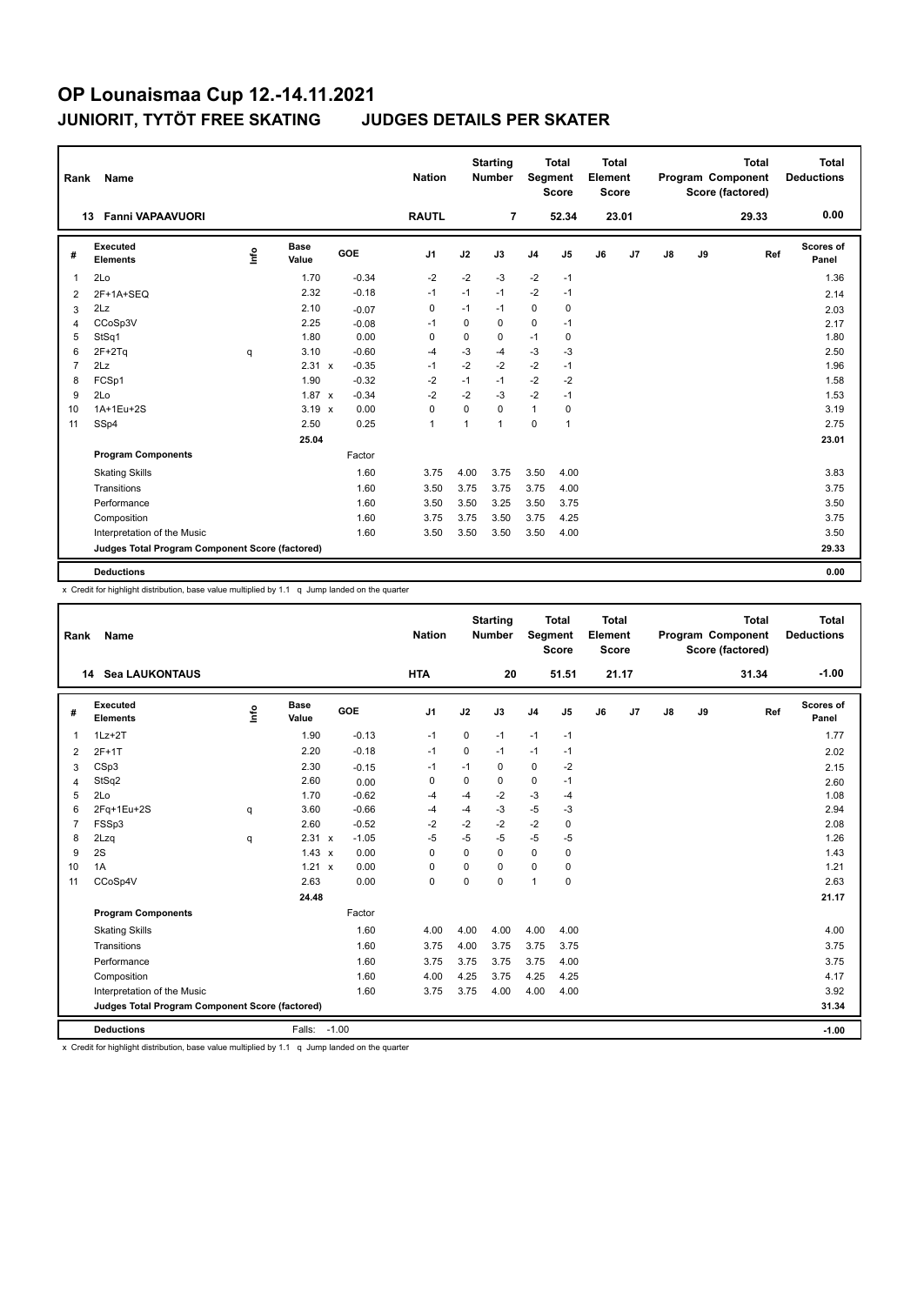| Rank           | <b>Name</b>                                     |          |               |         | <b>Nation</b>  |             | <b>Starting</b><br><b>Number</b> | Segment        | <b>Total</b><br><b>Score</b> | <b>Total</b><br>Element<br><b>Score</b> |       |    |    | <b>Total</b><br>Program Component<br>Score (factored) | <b>Total</b><br><b>Deductions</b> |
|----------------|-------------------------------------------------|----------|---------------|---------|----------------|-------------|----------------------------------|----------------|------------------------------|-----------------------------------------|-------|----|----|-------------------------------------------------------|-----------------------------------|
|                | Jasmin KEVARINMÄKI<br>15                        |          |               |         | <b>TL</b>      |             | 10                               |                | 50.33                        |                                         | 20.46 |    |    | 29.87                                                 | 0.00                              |
| #              | Executed<br><b>Elements</b>                     | lnfo     | Base<br>Value | GOE     | J <sub>1</sub> | J2          | J3                               | J <sub>4</sub> | J5                           | J6                                      | J7    | J8 | J9 | Ref                                                   | Scores of<br>Panel                |
| $\overline{1}$ | 2A<<                                            | <<       | 1.10          | $-0.55$ | $-5$           | $-5$        | $-5$                             | $-5$           | $-5$                         |                                         |       |    |    |                                                       | 0.55                              |
| 2              | $2F+2T<$                                        | $\,<$    | 2.84          | $-0.72$ | -4             | $-5$        | $-4$                             | $-4$           | $-3$                         |                                         |       |    |    |                                                       | 2.12                              |
| 3              | CCoSp3                                          |          | 3.00          | 0.00    | 0              | 0           | $-1$                             | 0              | 0                            |                                         |       |    |    |                                                       | 3.00                              |
| $\overline{4}$ | $2S+1T$                                         |          | 1.70          | 0.00    | $\mathbf 0$    | $\mathbf 0$ | $-1$                             | $\mathbf{1}$   | 0                            |                                         |       |    |    |                                                       | 1.70                              |
| 5              | 2F<                                             | $\hat{}$ | 1.44          | $-0.58$ | -4             | $-4$        | $-4$                             | $-5$           | $-3$                         |                                         |       |    |    |                                                       | 0.86                              |
| 6              | StSqB                                           |          | 1.50          | $-0.15$ | $-1$           | $-1$        | $-1$                             | $\mathbf 0$    | $-1$                         |                                         |       |    |    |                                                       | 1.35                              |
| $\overline{7}$ | $1A+2Lo<$                                       | $\prec$  | 2.71 x        | $-0.45$ | -4             | $-4$        | $-3$                             | $-3$           | $-3$                         |                                         |       |    |    |                                                       | 2.26                              |
| 8              | 2Lzq                                            | q        | 2.31 x        | $-0.42$ | $-2$           | $-2$        | $-2$                             | $-2$           | $-2$                         |                                         |       |    |    |                                                       | 1.89                              |
| 9              | FSSp3                                           |          | 2.60          | 0.00    | $-2$           | $\Omega$    | 0                                | $\mathbf 0$    | $\mathbf 0$                  |                                         |       |    |    |                                                       | 2.60                              |
| 10             | 2S                                              |          | $1.43 \times$ | 0.00    | $\mathbf 0$    | $\Omega$    | $\Omega$                         | $\mathbf 0$    | 0                            |                                         |       |    |    |                                                       | 1.43                              |
| 11             | FCCoSp3                                         |          | 3.00          | $-0.30$ | $-1$           | $-1$        | 0                                | $-3$           | $-1$                         |                                         |       |    |    |                                                       | 2.70                              |
|                |                                                 |          | 23.63         |         |                |             |                                  |                |                              |                                         |       |    |    |                                                       | 20.46                             |
|                | <b>Program Components</b>                       |          |               | Factor  |                |             |                                  |                |                              |                                         |       |    |    |                                                       |                                   |
|                | <b>Skating Skills</b>                           |          |               | 1.60    | 3.50           | 4.00        | 3.75                             | 3.75           | 3.75                         |                                         |       |    |    |                                                       | 3.75                              |
|                | Transitions                                     |          |               | 1.60    | 3.50           | 3.75        | 3.50                             | 4.25           | 4.00                         |                                         |       |    |    |                                                       | 3.75                              |
|                | Performance                                     |          |               | 1.60    | 3.50           | 3.25        | 3.50                             | 3.50           | 3.75                         |                                         |       |    |    |                                                       | 3.50                              |
|                | Composition                                     |          |               | 1.60    | 3.75           | 3.75        | 3.75                             | 4.25           | 4.25                         |                                         |       |    |    |                                                       | 3.92                              |
|                | Interpretation of the Music                     |          |               | 1.60    | 3.50           | 3.50        | 3.75                             | 4.00           | 4.00                         |                                         |       |    |    |                                                       | 3.75                              |
|                | Judges Total Program Component Score (factored) |          |               |         |                |             |                                  |                |                              |                                         |       |    |    |                                                       | 29.87                             |
|                | <b>Deductions</b>                               |          |               |         |                |             |                                  |                |                              |                                         |       |    |    |                                                       | 0.00                              |

< Under-rotated jump << Downgraded jump x Credit for highlight distribution, base value multiplied by 1.1 q Jump landed on the quarter

| Rank           | Name                                            |         |                      |            | <b>Nation</b>  |                | <b>Starting</b><br><b>Number</b> | Segment        | <b>Total</b><br><b>Score</b> | Total<br>Element<br><b>Score</b> |       |    |    | <b>Total</b><br>Program Component<br>Score (factored) | Total<br><b>Deductions</b> |
|----------------|-------------------------------------------------|---------|----------------------|------------|----------------|----------------|----------------------------------|----------------|------------------------------|----------------------------------|-------|----|----|-------------------------------------------------------|----------------------------|
|                | Ella KUJALA<br>16                               |         |                      |            | <b>KATA</b>    |                | 12                               |                | 49.73                        |                                  | 16.92 |    |    | 32.81                                                 | 0.00                       |
| #              | Executed<br><b>Elements</b>                     | e       | <b>Base</b><br>Value | <b>GOE</b> | J <sub>1</sub> | J2             | J3                               | J <sub>4</sub> | J5                           | J6                               | J7    | J8 | J9 | Ref                                                   | <b>Scores of</b><br>Panel  |
| $\mathbf{1}$   | 2Lz                                             |         | 2.10                 | $-0.07$    | 0              | $-1$           | $-1$                             | $\mathbf 0$    | $\mathbf 0$                  |                                  |       |    |    |                                                       | 2.03                       |
| $\overline{2}$ | 1A                                              |         | 1.10                 | 0.15       | 1              | $\overline{2}$ | 2                                | $\mathbf 0$    | 1                            |                                  |       |    |    |                                                       | 1.25                       |
| 3              | 2F+A+SEQ                                        |         | 1.44                 | $-0.12$    | 0              | $\mathbf 0$    | $-1$                             | $-1$           | $-1$                         |                                  |       |    |    |                                                       | 1.32                       |
| 4              | 2Lo                                             |         | 1.70                 | 0.00       | 0              | $\Omega$       | $\Omega$                         | $\mathbf 0$    | 1                            |                                  |       |    |    |                                                       | 1.70                       |
| 5              | StSq1                                           |         | 1.80                 | 0.00       | $\Omega$       | $\Omega$       | $\Omega$                         | $\Omega$       | 0                            |                                  |       |    |    |                                                       | 1.80                       |
| 6              | SSp3                                            |         | 2.10                 | 0.07       | 1              | $\mathbf 0$    | $\mathbf 0$                      | $\mathbf{1}$   | $\mathbf 0$                  |                                  |       |    |    |                                                       | 2.17                       |
| $\overline{7}$ | 2Lz+1Eu+2S<                                     | $\prec$ | 4.00 x               | $-1.05$    | $-5$           | $-5$           | $-5$                             | $-5$           | $-4$                         |                                  |       |    |    |                                                       | 2.95                       |
| 8              | 1F                                              |         | 0.55 x               | $-0.05$    | $-1$           | 0              | $-1$                             | $-1$           | $-1$                         |                                  |       |    |    |                                                       | 0.50                       |
| 9              | 2S                                              |         | $1.43 \times$        | 0.00       | $\Omega$       | $\Omega$       | $\Omega$                         | 0              | 0                            |                                  |       |    |    |                                                       | 1.43                       |
| 10             | FCSp1                                           |         | 1.90                 | $-0.13$    | 0              | $-1$           | $-1$                             | 0              | $-1$                         |                                  |       |    |    |                                                       | 1.77                       |
| 11             | CCoSp                                           |         | 0.00                 | 0.00       |                |                |                                  |                |                              |                                  |       |    |    |                                                       | 0.00                       |
|                |                                                 |         | 18.12                |            |                |                |                                  |                |                              |                                  |       |    |    |                                                       | 16.92                      |
|                | <b>Program Components</b>                       |         |                      | Factor     |                |                |                                  |                |                              |                                  |       |    |    |                                                       |                            |
|                | <b>Skating Skills</b>                           |         |                      | 1.60       | 4.25           | 4.25           | 4.25                             | 3.75           | 4.25                         |                                  |       |    |    |                                                       | 4.25                       |
|                | Transitions                                     |         |                      | 1.60       | 4.00           | 4.00           | 3.75                             | 4.00           | 4.00                         |                                  |       |    |    |                                                       | 4.00                       |
|                | Performance                                     |         |                      | 1.60       | 4.00           | 4.00           | 3.75                             | 3.50           | 4.00                         |                                  |       |    |    |                                                       | 3.92                       |
|                | Composition                                     |         |                      | 1.60       | 4.25           | 4.25           | 4.00                             | 4.00           | 4.25                         |                                  |       |    |    |                                                       | 4.17                       |
|                | Interpretation of the Music                     |         |                      | 1.60       | 4.25           | 4.25           | 4.00                             | 3.75           | 4.25                         |                                  |       |    |    |                                                       | 4.17                       |
|                | Judges Total Program Component Score (factored) |         |                      |            |                |                |                                  |                |                              |                                  |       |    |    |                                                       | 32.81                      |
|                | <b>Deductions</b>                               |         |                      |            |                |                |                                  |                |                              |                                  |       |    |    |                                                       | 0.00                       |

< Under-rotated jump x Credit for highlight distribution, base value multiplied by 1.1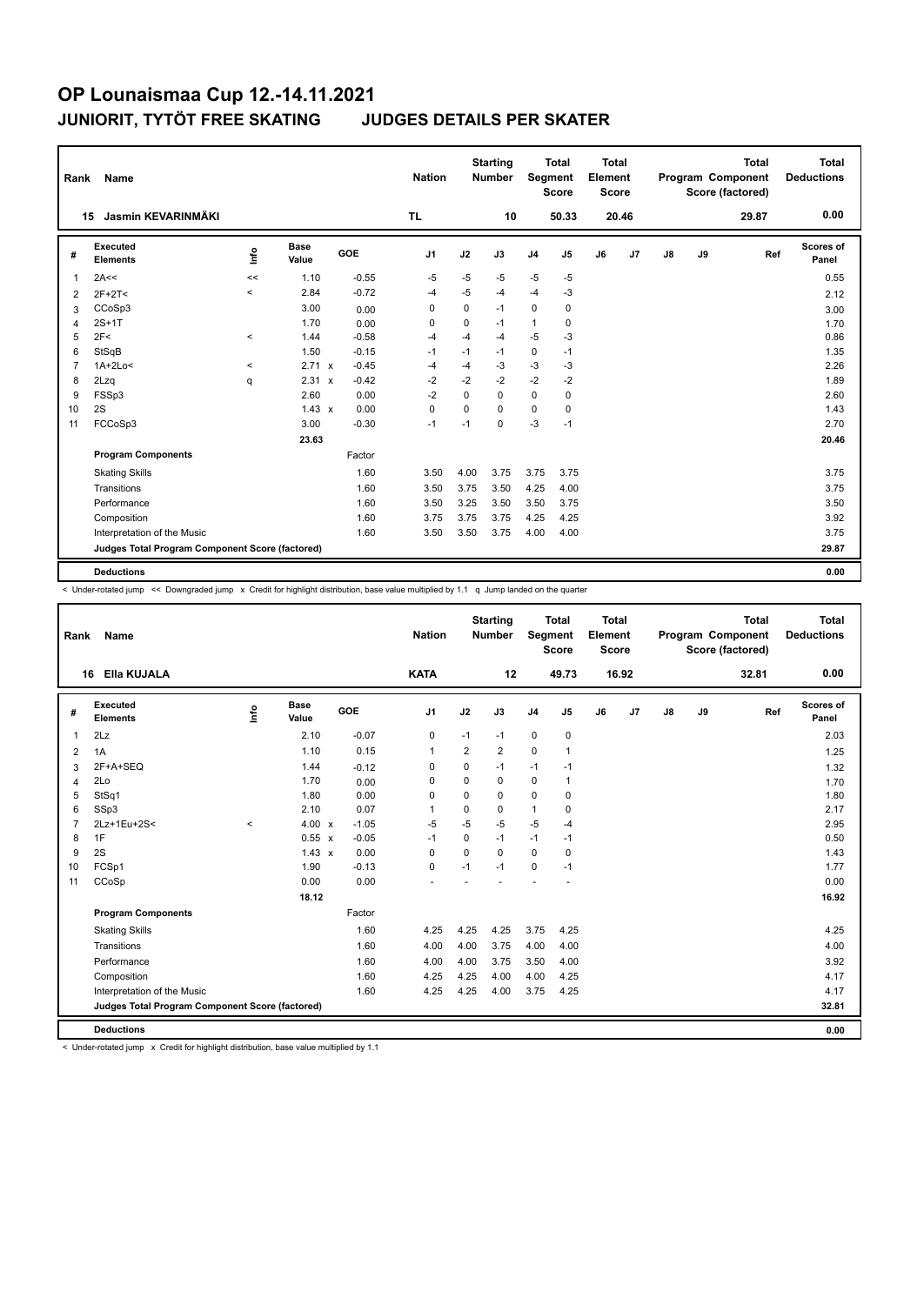| Rank           | Name                                            |      |                      |         | <b>Nation</b>  |          | <b>Starting</b><br><b>Number</b> | <b>Segment</b> | <b>Total</b><br><b>Score</b> | <b>Total</b><br>Element<br><b>Score</b> |                |               |    | <b>Total</b><br>Program Component<br>Score (factored) | <b>Total</b><br><b>Deductions</b> |
|----------------|-------------------------------------------------|------|----------------------|---------|----------------|----------|----------------------------------|----------------|------------------------------|-----------------------------------------|----------------|---------------|----|-------------------------------------------------------|-----------------------------------|
|                | <b>Sinna MALLANDER</b><br>17                    |      |                      |         | <b>EVT</b>     |          | 14                               |                | 49.01                        |                                         | 20.48          |               |    | 30.53                                                 | $-2.00$                           |
| #              | Executed<br><b>Elements</b>                     | lnfo | <b>Base</b><br>Value | GOE     | J <sub>1</sub> | J2       | J3                               | J <sub>4</sub> | J <sub>5</sub>               | J6                                      | J <sub>7</sub> | $\mathsf{J}8$ | J9 | Ref                                                   | Scores of<br>Panel                |
| 1              | 2F!                                             |      | 1.80                 | $-0.12$ | $-1$           | $-1$     | 0                                | $\mathbf{1}$   | $-1$                         |                                         |                |               |    |                                                       | 1.68                              |
| 2              | 2Lo+1Eu+2S                                      |      | 3.50                 | 0.00    | 0              | 0        | 0                                | $\mathbf{1}$   | 0                            |                                         |                |               |    |                                                       | 3.50                              |
| 3              | FCSp2                                           |      | 2.30                 | 0.23    | $\overline{1}$ | 1        | 1                                | $\mathbf{1}$   | 0                            |                                         |                |               |    |                                                       | 2.53                              |
| 4              | 2Lz                                             |      | 2.10                 | 0.00    | 0              | 0        | 0                                | $\mathbf 0$    | 0                            |                                         |                |               |    |                                                       | 2.10                              |
| 5              | 2F                                              |      | 1.80                 | $-0.72$ | $-4$           | $-4$     | $-3$                             | $-4$           | $-4$                         |                                         |                |               |    |                                                       | 1.08                              |
| 6              | LSp2                                            |      | 1.90                 | $-0.06$ | $\Omega$       | $\Omega$ | $\Omega$                         | $-2$           | $-1$                         |                                         |                |               |    |                                                       | 1.84                              |
| $\overline{7}$ | 1A                                              |      | 1.21 x               | 0.00    | $\Omega$       | 0        | 0                                | $\mathbf{1}$   | 0                            |                                         |                |               |    |                                                       | 1.21                              |
| 8              | 2Lz                                             |      | 2.31 x               | $-1.05$ | $-5$           | $-5$     | $-5$                             | $-5$           | $-5$                         |                                         |                |               |    |                                                       | 1.26                              |
| 9              | CCoSp3                                          |      | 3.00                 | 0.00    | 0              | $\Omega$ | 0                                | $-1$           | 0                            |                                         |                |               |    |                                                       | 3.00                              |
| 10             | StSqB                                           |      | 1.50                 | 0.00    | 0              | 0        | $\Omega$                         | 0              | 0                            |                                         |                |               |    |                                                       | 1.50                              |
| 11             | 2S                                              |      | $1.43 \times$        | $-0.65$ | $-5$           | $-5$     | -5                               | $-5$           | $-5$                         |                                         |                |               |    |                                                       | 0.78                              |
|                |                                                 |      | 22.85                |         |                |          |                                  |                |                              |                                         |                |               |    |                                                       | 20.48                             |
|                | <b>Program Components</b>                       |      |                      | Factor  |                |          |                                  |                |                              |                                         |                |               |    |                                                       |                                   |
|                | <b>Skating Skills</b>                           |      |                      | 1.60    | 3.75           | 4.00     | 3.75                             | 4.00           | 4.00                         |                                         |                |               |    |                                                       | 3.92                              |
|                | Transitions                                     |      |                      | 1.60    | 3.75           | 3.75     | 3.75                             | 4.00           | 4.00                         |                                         |                |               |    |                                                       | 3.83                              |
|                | Performance                                     |      |                      | 1.60    | 3.50           | 3.50     | 3.00                             | 3.50           | 3.75                         |                                         |                |               |    |                                                       | 3.50                              |
|                | Composition                                     |      |                      | 1.60    | 4.00           | 4.00     | 4.00                             | 4.25           | 4.25                         |                                         |                |               |    |                                                       | 4.08                              |
|                | Interpretation of the Music                     |      |                      | 1.60    | 3.75           | 3.75     | 3.50                             | 4.00           | 3.75                         |                                         |                |               |    |                                                       | 3.75                              |
|                | Judges Total Program Component Score (factored) |      |                      |         |                |          |                                  |                |                              |                                         |                |               |    |                                                       | 30.53                             |
|                | <b>Deductions</b>                               |      | Falls:               | $-2.00$ |                |          |                                  |                |                              |                                         |                |               |    |                                                       | $-2.00$                           |

x Credit for highlight distribution, base value multiplied by 1.1 ! Not clear edge

| Rank            | Name                                            |             |                      |         | <b>Nation</b>  |             | <b>Starting</b><br><b>Number</b> | Segment        | <b>Total</b><br><b>Score</b> | Total<br>Element<br><b>Score</b> |       |               |    | <b>Total</b><br>Program Component<br>Score (factored) | <b>Total</b><br><b>Deductions</b> |
|-----------------|-------------------------------------------------|-------------|----------------------|---------|----------------|-------------|----------------------------------|----------------|------------------------------|----------------------------------|-------|---------------|----|-------------------------------------------------------|-----------------------------------|
| 18              | <b>Klara ISONEN</b>                             |             |                      |         | <b>ETK</b>     |             | 24                               |                | 46.30                        |                                  | 19.03 |               |    | 30.27                                                 | $-3.00$                           |
| #               | Executed<br><b>Elements</b>                     | <u>lnfo</u> | <b>Base</b><br>Value | GOE     | J <sub>1</sub> | J2          | J3                               | J <sub>4</sub> | J5                           | J6                               | J7    | $\mathsf{J}8$ | J9 | Ref                                                   | <b>Scores of</b><br>Panel         |
| 1               | 2A<                                             | $\prec$     | 2.64                 | $-1.32$ | -5             | $-5$        | -5                               | $-5$           | $-5$                         |                                  |       |               |    |                                                       | 1.32                              |
| 2               | $2Lze+2T$                                       | e           | 2.98                 | $-0.50$ | -4             | $-3$        | $-3$                             | $-2$           | $-3$                         |                                  |       |               |    |                                                       | 2.48                              |
| 3               | 2F+2Tq+2Lo<                                     | $\prec$     | 4.46                 | $-0.90$ | $-5$           | $-5$        | $-5$                             | $-5$           | $-5$                         |                                  |       |               |    |                                                       | 3.56                              |
| 4               | FSSp3                                           |             | 2.60                 | $-0.26$ | $-1$           | 0           | $-1$                             | $-2$           | $-1$                         |                                  |       |               |    |                                                       | 2.34                              |
| 5               | 1A                                              |             | 1.10                 | 0.00    | $\mathbf 0$    | $\mathbf 0$ | 0                                | $\mathbf 0$    | $\mathbf 0$                  |                                  |       |               |    |                                                       | 1.10                              |
| 6               | 2Fq+Lo                                          | q           | $1.98 \times$        | $-0.84$ | -5             | $-5$        | $-4$                             | $-5$           | $-4$                         |                                  |       |               |    |                                                       | 1.14                              |
| $\overline{7}$  | 2S                                              |             | $1.43 \times$        | $-0.61$ | -5             | $-5$        | $-4$                             | $-4$           | $-5$                         |                                  |       |               |    |                                                       | 0.82                              |
| 8               | StSq1                                           |             | 1.80                 | $-0.06$ | 0              | $\mathbf 0$ | 0                                | $-1$           | $-1$                         |                                  |       |               |    |                                                       | 1.74                              |
| 9               | CCoSp2V                                         |             | 1.88                 | $-0.06$ | 0              | $\mathbf 0$ | 0                                | $-2$           | $-1$                         |                                  |       |               |    |                                                       | 1.82                              |
| 10 <sup>1</sup> | 2Lze                                            | e           | $1.85 \times$        | $-0.45$ | $-3$           | $-3$        | $-3$                             | $-2$           | $-2$                         |                                  |       |               |    |                                                       | 1.40                              |
| 11              | CSp1                                            |             | 1.40                 | $-0.09$ | $-1$           | 0           | $-1$                             | $\mathbf 0$    | $-1$                         |                                  |       |               |    |                                                       | 1.31                              |
|                 |                                                 |             | 24.12                |         |                |             |                                  |                |                              |                                  |       |               |    |                                                       | 19.03                             |
|                 | <b>Program Components</b>                       |             |                      | Factor  |                |             |                                  |                |                              |                                  |       |               |    |                                                       |                                   |
|                 | <b>Skating Skills</b>                           |             |                      | 1.60    | 3.75           | 3.75        | 4.25                             | 4.00           | 4.00                         |                                  |       |               |    |                                                       | 3.92                              |
|                 | Transitions                                     |             |                      | 1.60    | 3.75           | 3.75        | 3.75                             | 4.00           | 4.00                         |                                  |       |               |    |                                                       | 3.83                              |
|                 | Performance                                     |             |                      | 1.60    | 3.50           | 3.50        | 3.50                             | 3.50           | 3.75                         |                                  |       |               |    |                                                       | 3.50                              |
|                 | Composition                                     |             |                      | 1.60    | 4.00           | 3.75        | 3.75                             | 4.00           | 4.25                         |                                  |       |               |    |                                                       | 3.92                              |
|                 | Interpretation of the Music                     |             |                      | 1.60    | 3.75           | 3.50        | 3.75                             | 3.75           | 4.00                         |                                  |       |               |    |                                                       | 3.75                              |
|                 | Judges Total Program Component Score (factored) |             |                      |         |                |             |                                  |                |                              |                                  |       |               |    |                                                       | 30.27                             |
|                 | <b>Deductions</b>                               |             | Falls: -3.00         |         |                |             |                                  |                |                              |                                  |       |               |    |                                                       | $-3.00$                           |

< Under-rotated jump x Credit for highlight distribution, base value multiplied by 1.1 e Wrong edge q Jump landed on the quarter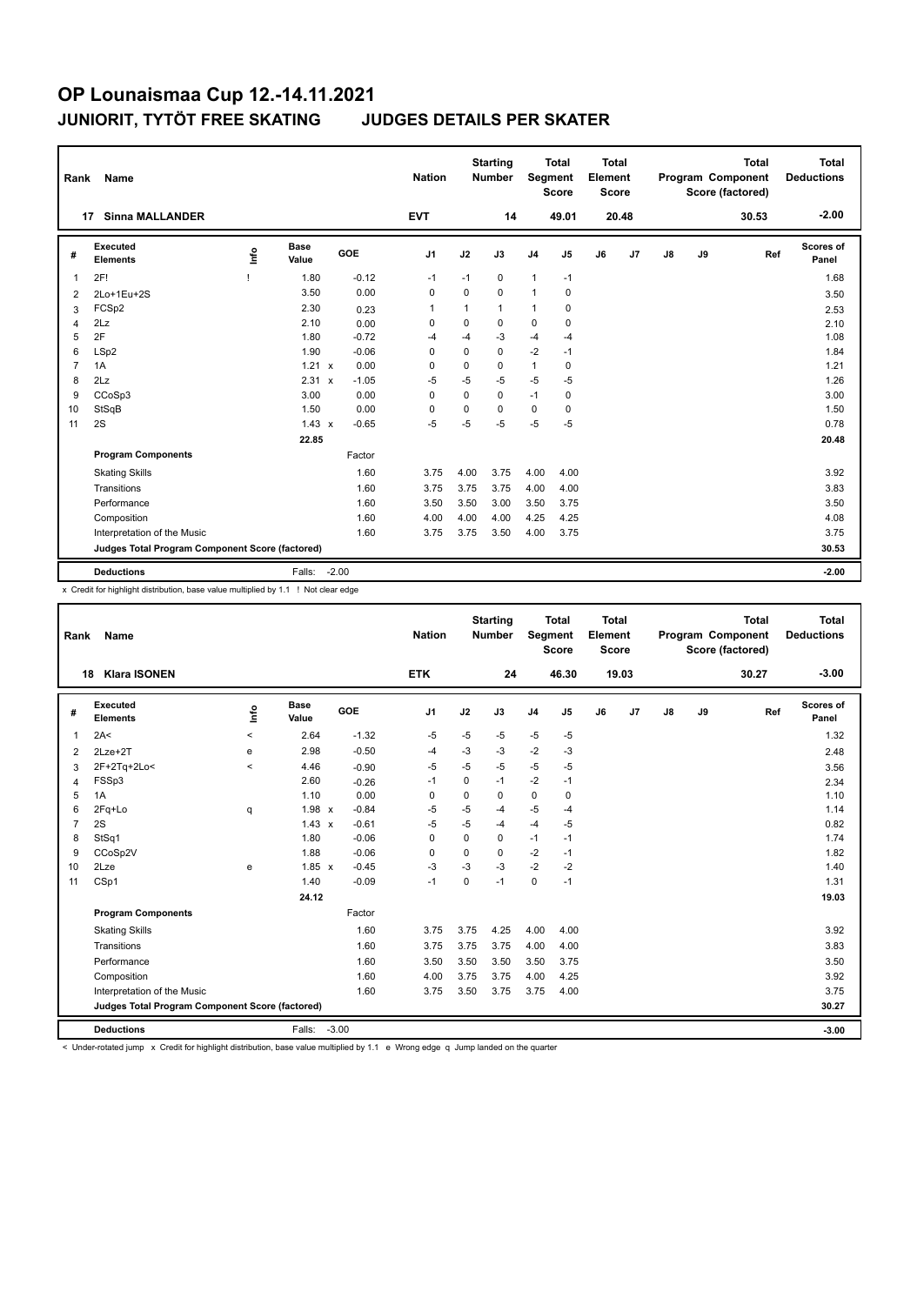| Rank           | Name                                            |                                  |                      |         | <b>Nation</b>            |              | <b>Starting</b><br>Number | <b>Segment</b> | <b>Total</b><br><b>Score</b> | <b>Total</b><br>Element<br><b>Score</b> |       |    |    | <b>Total</b><br><b>Program Component</b><br>Score (factored) | Total<br><b>Deductions</b> |
|----------------|-------------------------------------------------|----------------------------------|----------------------|---------|--------------------------|--------------|---------------------------|----------------|------------------------------|-----------------------------------------|-------|----|----|--------------------------------------------------------------|----------------------------|
|                | <b>Marja ANDREEVA</b><br>19                     |                                  |                      |         | <b>SALPA</b>             |              | 23                        |                | 45.81                        |                                         | 17.87 |    |    | 28.94                                                        | $-1.00$                    |
| #              | Executed<br><b>Elements</b>                     | $\mathop{\mathsf{Int}}\nolimits$ | <b>Base</b><br>Value | GOE     | J <sub>1</sub>           | J2           | J3                        | J <sub>4</sub> | J <sub>5</sub>               | J6                                      | J7    | J8 | J9 | Ref                                                          | Scores of<br>Panel         |
| 1              | $2S+2Log$                                       | q                                | 3.00                 | $-0.45$ | $-3$                     | $-3$         | $-2$                      | $-3$           | $-2$                         |                                         |       |    |    |                                                              | 2.55                       |
| 2              | 2F+1A+SEQ                                       |                                  | 2.32                 | $-0.18$ | $-1$                     | $-1$         | $-2$                      | $-1$           | $-1$                         |                                         |       |    |    |                                                              | 2.14                       |
| 3              | <b>FSSp</b>                                     |                                  | 0.00                 | 0.00    | $\overline{\phantom{a}}$ |              | $\blacksquare$            | ٠              | $\blacksquare$               |                                         |       |    |    |                                                              | 0.00                       |
| 4              | StSq2                                           |                                  | 2.60                 | $-0.35$ | -1                       | $-1$         | $-2$                      | $-2$           | $-1$                         |                                         |       |    |    |                                                              | 2.25                       |
| 5              | 1A                                              |                                  | 1.10                 | 0.00    | 0                        | 0            | 0                         | 0              | 0                            |                                         |       |    |    |                                                              | 1.10                       |
| 6              | 2Lo<                                            | $\prec$                          | 1.36                 | $-0.45$ | $-4$                     | $-4$         | $-3$                      | $-3$           | $-3$                         |                                         |       |    |    |                                                              | 0.91                       |
| $\overline{7}$ | CS <sub>p2</sub>                                |                                  | 1.80                 | $-0.36$ | $-2$                     | $-2$         | $-2$                      | $\mathbf 0$    | $-2$                         |                                         |       |    |    |                                                              | 1.44                       |
| 8              | 2Lz                                             |                                  | 2.31 x               | 0.00    | $\Omega$                 | $\Omega$     | $\Omega$                  | $\mathbf 0$    | 0                            |                                         |       |    |    |                                                              | 2.31                       |
| 9              | 2F<                                             | $\,<\,$                          | $1.58 \times$        | $-0.72$ | $-5$                     | $-5$         | $-5$                      | $-5$           | $-5$                         |                                         |       |    |    |                                                              | 0.86                       |
| 10             | 1Lz                                             |                                  | 0.66 x               | $-0.08$ | $-2$                     | $-1$         | $-1$                      | $-2$           | $-1$                         |                                         |       |    |    |                                                              | 0.58                       |
| 11             | CCoSp4                                          |                                  | 3.50                 | 0.23    | $\mathbf{1}$             | $\mathbf{1}$ | 1                         | $\mathbf 0$    | 0                            |                                         |       |    |    |                                                              | 3.73                       |
|                |                                                 |                                  | 20.23                |         |                          |              |                           |                |                              |                                         |       |    |    |                                                              | 17.87                      |
|                | <b>Program Components</b>                       |                                  |                      | Factor  |                          |              |                           |                |                              |                                         |       |    |    |                                                              |                            |
|                | <b>Skating Skills</b>                           |                                  |                      | 1.60    | 3.50                     | 3.75         | 3.50                      | 3.75           | 4.00                         |                                         |       |    |    |                                                              | 3.67                       |
|                | Transitions                                     |                                  |                      | 1.60    | 3.00                     | 3.00         | 3.50                      | 4.00           | 4.00                         |                                         |       |    |    |                                                              | 3.50                       |
|                | Performance                                     |                                  |                      | 1.60    | 3.25                     | 3.25         | 3.50                      | 3.50           | 3.75                         |                                         |       |    |    |                                                              | 3.42                       |
|                | Composition                                     |                                  |                      | 1.60    | 3.75                     | 3.75         | 3.50                      | 4.25           | 4.00                         |                                         |       |    |    |                                                              | 3.83                       |
|                | Interpretation of the Music                     |                                  |                      | 1.60    | 3.50                     | 3.50         | 3.25                      | 4.00           | 4.00                         |                                         |       |    |    |                                                              | 3.67                       |
|                | Judges Total Program Component Score (factored) |                                  |                      |         |                          |              |                           |                |                              |                                         |       |    |    |                                                              | 28.94                      |
|                | <b>Deductions</b>                               |                                  | Falls:               | $-1.00$ |                          |              |                           |                |                              |                                         |       |    |    |                                                              | $-1.00$                    |

< Under-rotated jump x Credit for highlight distribution, base value multiplied by 1.1 q Jump landed on the quarter

| Rank           | <b>Name</b>                                     |          |                      |            | <b>Nation</b>  |      | <b>Starting</b><br><b>Number</b> | Segment        | <b>Total</b><br><b>Score</b> | <b>Total</b><br>Element<br>Score |                |               |    | <b>Total</b><br>Program Component<br>Score (factored) | <b>Total</b><br><b>Deductions</b> |
|----------------|-------------------------------------------------|----------|----------------------|------------|----------------|------|----------------------------------|----------------|------------------------------|----------------------------------|----------------|---------------|----|-------------------------------------------------------|-----------------------------------|
|                | <b>Sini RANTONEN</b><br>20                      |          |                      |            | <b>SALPA</b>   |      | 19                               |                | 43.18                        |                                  | 15.85          |               |    | 27.33                                                 | 0.00                              |
| #              | Executed<br><b>Elements</b>                     | Linfo    | <b>Base</b><br>Value | <b>GOE</b> | J <sub>1</sub> | J2   | J3                               | J <sub>4</sub> | J5                           | J6                               | J <sub>7</sub> | $\mathsf{J}8$ | J9 | Ref                                                   | Scores of<br>Panel                |
| $\overline{1}$ | 2Lze                                            | e        | 1.68                 | $-0.67$    | $-5$           | -4   | $-4$                             | $-4$           | $-3$                         |                                  |                |               |    |                                                       | 1.01                              |
| 2              | $2Fq+2Lo<$                                      | $\hat{}$ | 3.16                 | $-0.90$    | $-5$           | $-5$ | $-5$                             | $-5$           | $-5$                         |                                  |                |               |    |                                                       | 2.26                              |
| 3              | CSp1                                            |          | 1.40                 | 0.00       | 0              | 0    | $-1$                             | 0              | 0                            |                                  |                |               |    |                                                       | 1.40                              |
| $\overline{4}$ | 2Lze                                            | e        | 1.68                 | $-0.61$    | $-4$           | $-4$ | $-3$                             | $-5$           | $-3$                         |                                  |                |               |    |                                                       | 1.07                              |
| 5              | 2F<+1A+SEQ                                      | $\prec$  | 2.03                 | $-0.43$    | $-4$           | $-3$ | $-3$                             | $-2$           | $-3$                         |                                  |                |               |    |                                                       | 1.60                              |
| 6              | 2S                                              |          | 1.30                 | $-0.09$    | $-1$           | $-1$ | 0                                | $-1$           | 0                            |                                  |                |               |    |                                                       | 1.21                              |
| $\overline{7}$ | <b>FSSp</b>                                     |          | 0.00                 | 0.00       | ٠              | ٠    | $\overline{\phantom{a}}$         |                | $\overline{\phantom{a}}$     |                                  |                |               |    |                                                       | 0.00                              |
| 8              | StSqB                                           |          | 1.50                 | $-0.30$    | $-2$           | $-1$ | $-2$                             | $-3$           | $-2$                         |                                  |                |               |    |                                                       | 1.20                              |
| 9              | 1A                                              |          | $1.21 \times$        | 0.00       | 0              | 0    | 0                                | $\mathbf 0$    | $\mathbf 0$                  |                                  |                |               |    |                                                       | 1.21                              |
| 10             | 2S                                              |          | $1.43 \times$        | $-0.04$    | 0              | $-1$ | $-1$                             | 0              | 0                            |                                  |                |               |    |                                                       | 1.39                              |
| 11             | CCoSp4                                          |          | 3.50                 | 0.00       | $\pmb{0}$      | 0    | $\Omega$                         | $-2$           | $\pmb{0}$                    |                                  |                |               |    |                                                       | 3.50                              |
|                |                                                 |          | 18.89                |            |                |      |                                  |                |                              |                                  |                |               |    |                                                       | 15.85                             |
|                | <b>Program Components</b>                       |          |                      | Factor     |                |      |                                  |                |                              |                                  |                |               |    |                                                       |                                   |
|                | <b>Skating Skills</b>                           |          |                      | 1.60       | 3.50           | 3.50 | 3.75                             | 3.50           | 3.75                         |                                  |                |               |    |                                                       | 3.58                              |
|                | Transitions                                     |          |                      | 1.60       | 3.25           | 3.25 | 3.50                             | 3.50           | 3.50                         |                                  |                |               |    |                                                       | 3.42                              |
|                | Performance                                     |          |                      | 1.60       | 3.25           | 3.25 | 3.25                             | 3.00           | 3.50                         |                                  |                |               |    |                                                       | 3.25                              |
|                | Composition                                     |          |                      | 1.60       | 3.50           | 3.50 | 3.50                             | 3.50           | 3.75                         |                                  |                |               |    |                                                       | 3.50                              |
|                | Interpretation of the Music                     |          |                      | 1.60       | 3.25           | 3.00 | 3.50                             | 3.25           | 3.50                         |                                  |                |               |    |                                                       | 3.33                              |
|                | Judges Total Program Component Score (factored) |          |                      |            |                |      |                                  |                |                              |                                  |                |               |    |                                                       | 27.33                             |
|                | <b>Deductions</b>                               |          |                      |            |                |      |                                  |                |                              |                                  |                |               |    |                                                       | 0.00                              |

< Under-rotated jump x Credit for highlight distribution, base value multiplied by 1.1 e Wrong edge q Jump landed on the quarter